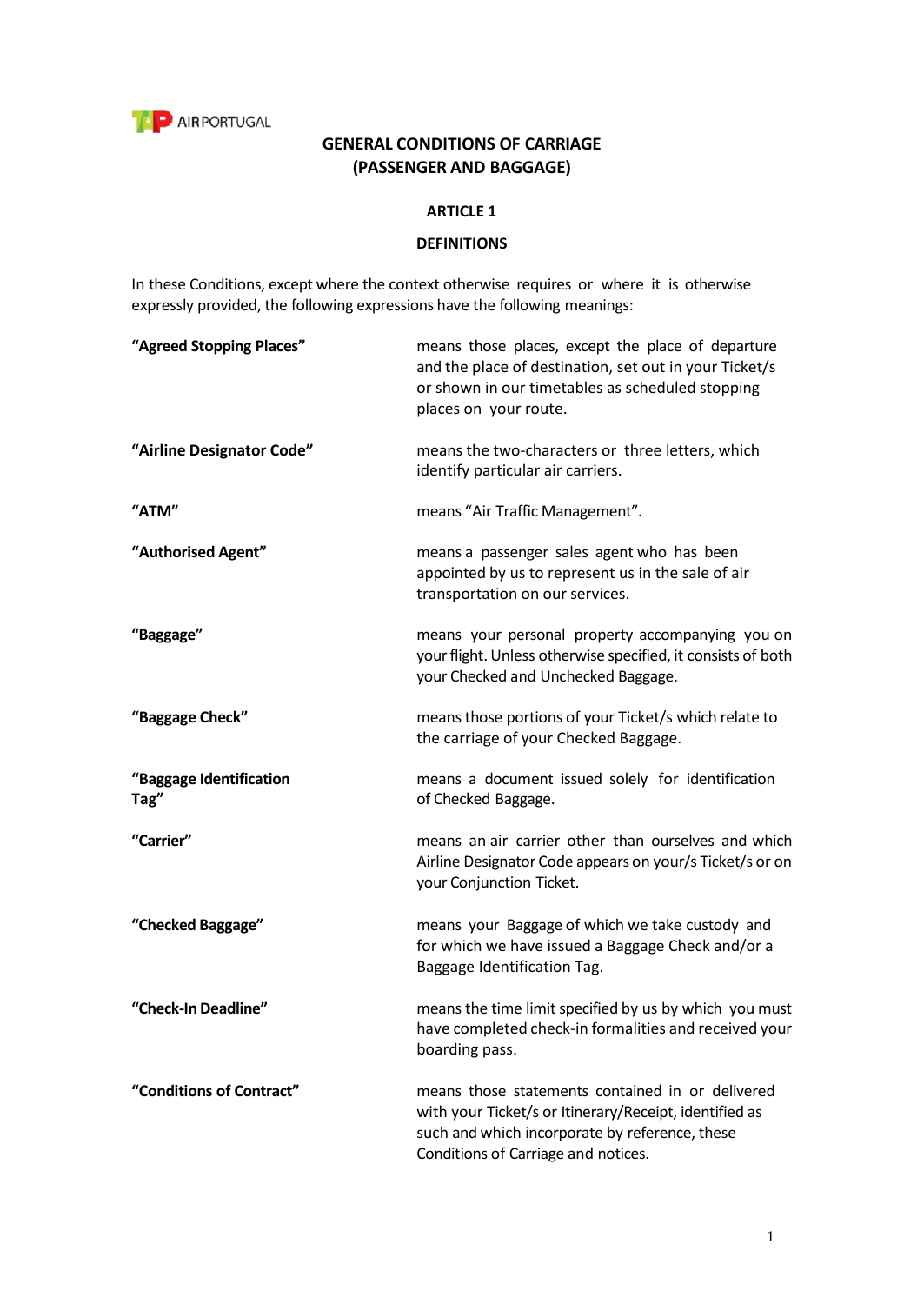

# **"Conjunction Ticket"** means a Ticket we have issued to you with conjunction with another Ticket, which together constitute a single contract of carriage.

#### **"Convention"** means whichever of the following instruments are applicable:

- the Convention for the Unification of Certain Rules Relating to International Carriage by Air, signed at Warsaw, 12 October 1929 (hereinafter referred to as the "Warsaw Convention");
- the Warsaw Convention as amended at The Hague on 28 September 1955; the Warsaw Convention as amended by Additional Protocol Nº 1 of Montreal (1975);
- the Warsaw Convention as amended at The Hague and by Additional Protocol Nº 2 of Montreal (1975);
- the Guadalajara Supplementary Convention (1961) (Guadalajara);
- the Warsaw Convention as amended at The Hague and by Additional Protocol Nº 4 of Montreal (1975);
- the Convention for the Unification of Certain Rules Relating to International Carriage by Air, signed at Montreal, 28 May 1999 (hereinafter referred to as the "Montreal Convention").

| "Coupon"            | means a paper Flight Coupon or an Electronic Coupon,<br>entitling the named passenger to travel on the particular flight<br>identified on it.                                                                                                                                                                                                       |
|---------------------|-----------------------------------------------------------------------------------------------------------------------------------------------------------------------------------------------------------------------------------------------------------------------------------------------------------------------------------------------------|
| "Damage"            | includes death of, wounding of, or bodily injury to a Passenger,<br>loss, partial loss, theft of or other damage, arising out of<br>or in connection with carriage or other services incidental<br>there to performed by us.                                                                                                                        |
| "Days"              | mean calendar days, including all seven (7) days of the week,<br>it being clear that, for the purpose of notification, the day upon<br>which notice is dispatched shall not be counted and that, for<br>purposes of determining the validity of a Ticket, the day upon<br>which the Ticket is issued or a flight commenced shall not be<br>counted. |
| "Electronic Coupon" | means an electronic flight coupon or an Electronic Ticket<br>held in our database.                                                                                                                                                                                                                                                                  |
| "Electronic Ticket" | means the Itinerary/Receipt, the Electronic Coupons<br>and, if applicable, a boarding document issued by us or on<br>our behalf.                                                                                                                                                                                                                    |
| "Flight Coupon"     | means that portion of the Ticket that bears the notation<br>"good for passage" or, in the case of an Electronic<br>Ticket, the Electronic Coupon and indicates the particular<br>places between which you are entitled to be carried.                                                                                                               |
| "Force Majeure"     | means unusual and unforeseeable circumstances beyond<br>your control, the consequences of which could not have<br>been avoided even if all due care had been exercised.                                                                                                                                                                             |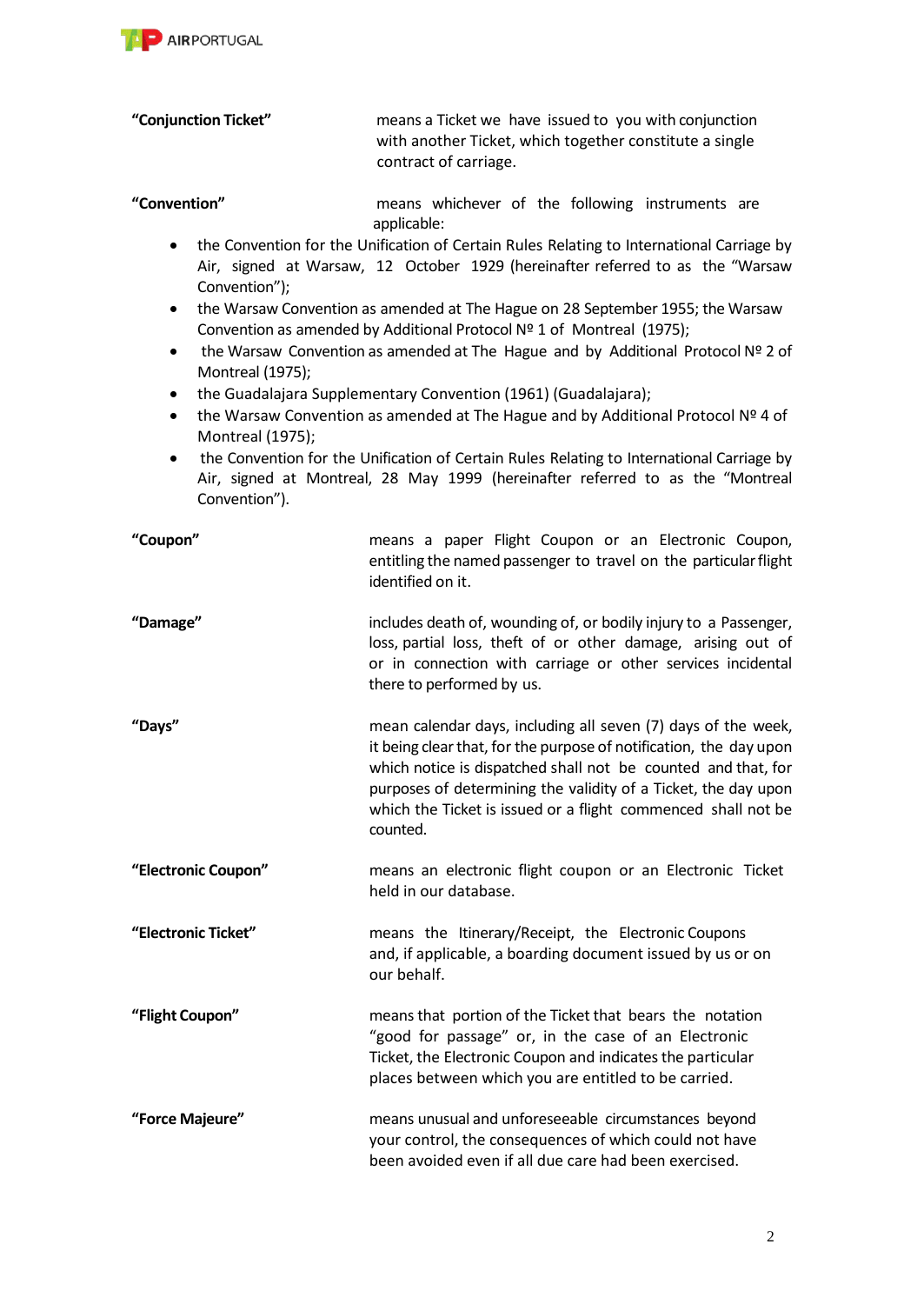

| "Itinerary/Receipt"                          | means the document/s we issue to Passengers travelling<br>on Electronic Tickets and which contain the Passenger's<br>name, flight information and notices.                                                                             |  |
|----------------------------------------------|----------------------------------------------------------------------------------------------------------------------------------------------------------------------------------------------------------------------------------------|--|
| "Passenger"                                  | means any person, except members of the crew, carried or<br>to be carried by us in an aircraft pursuant to a Ticket.                                                                                                                   |  |
| "Passenger Coupon" or<br>"Passenger Receipt" | means that portion of the Ticket issued by us or on<br>our behalf, which is so marked and is to be retained by you.                                                                                                                    |  |
| "SDR"                                        | means a Special Drawing Right as defined by the<br>International Monetary Fund.                                                                                                                                                        |  |
| "Stopover"                                   | means a scheduled stop on your journey, at a point between<br>the place of departure and the place of destination.                                                                                                                     |  |
| "Tariffs"                                    | means the published fares, charges and/or related Conditions<br>of Carriage of an airline filed, where required, with the<br>appropriate authorities.                                                                                  |  |
| "Ticket"                                     | means either the document entitled "Passenger Ticket and<br>Baggage Check" or the Electronic Ticket, in both cases issued<br>by us or on our behalf, and includes the Conditions of<br>Contract, notices and Coupons.                  |  |
| "Transit Passenger"                          | means a Passenger arriving at an airport for onward<br>travel to another airport: (i) on the same flight from that<br>airport; (ii) on a connecting flight from that airport; or<br>(iii) on a connecting flight from another airport. |  |
| "Unchecked Baggage"                          | means any of your Baggage other than Checked<br>Baggage.                                                                                                                                                                               |  |
| "We", "our" "ourselves"<br>and "us"          | means Transportes Aéreos Portugueses, S.A. or, as<br>abbreviated, TAP, S.A., TAP or TAP Portugal.                                                                                                                                      |  |
| "You", "your"<br>and "yourself"              | means the Passenger".                                                                                                                                                                                                                  |  |

#### **ARTICLE 2 APPLICABILITY**

## **2.1 General**

Save as provided for in Articles 2.2, 2.4 and 2.5 below, our Conditions of Carriage apply only on those flights or flight segments in relation to which our name or Airline Designator Code is indicated in the carrier box of the Ticket/s where the name of the respective air carrier is to be indicated.

# **2.2 Charter Operations**

If carriage is performed pursuant to a charter agreement, these Conditions of Carriage shall apply only to the extent they are incorporated, by reference or otherwise, in such agreement or in your/s Ticket/s.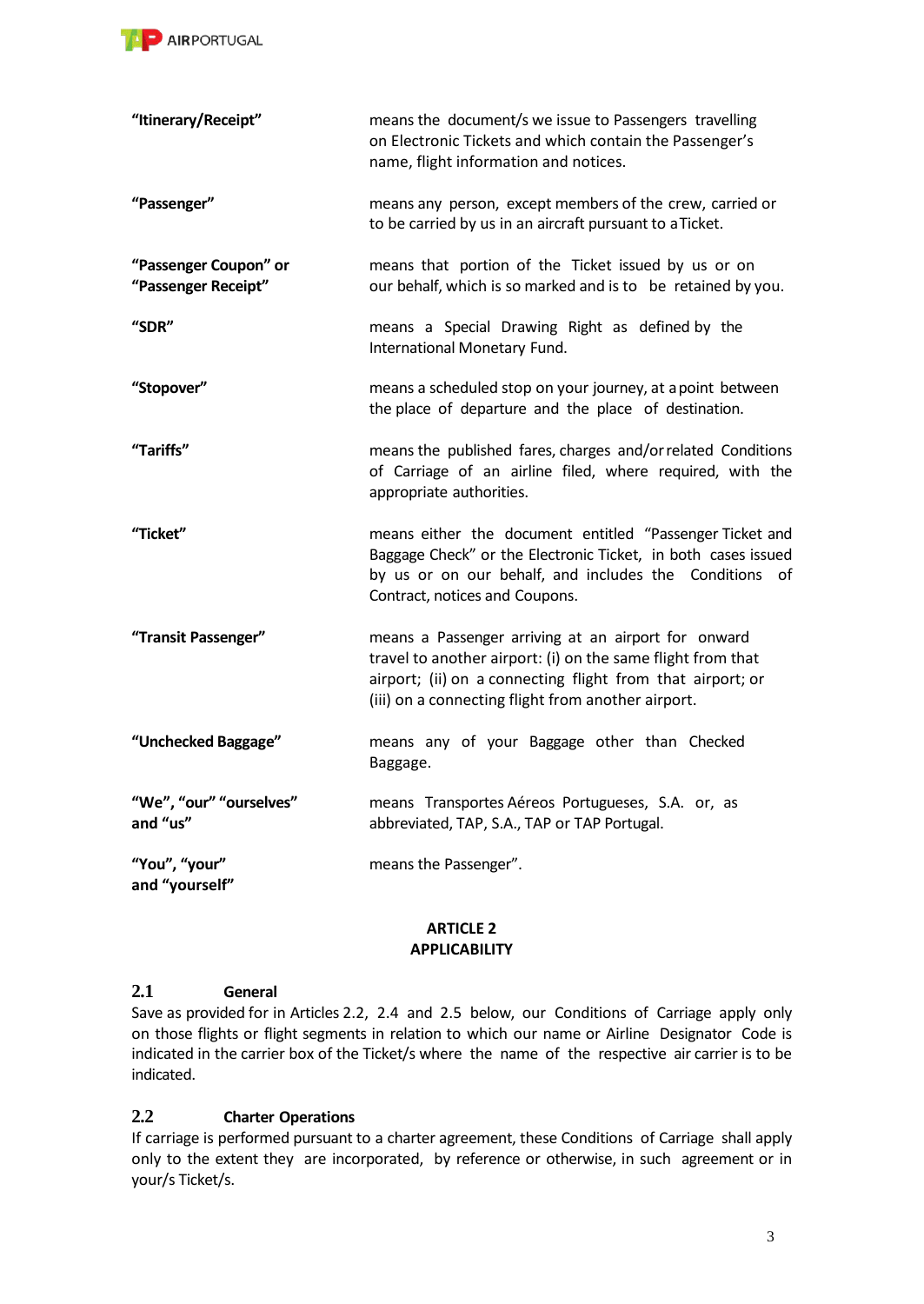

#### **2.3 Code Shares**

On some services we have agreements with other carriers known as "Code Shares", what means that, even if you have one or more reservations with us you hold one or more Tickets where our name or Airline Designator Code is indicated as the carrier, other carrier/s may operate the aircraft, but nevertheless your contract is with us. If that is the case, we will inform you of the carrier/s operating the aircraft at the time you make your reservation/s and at the airport upon checkingin. In such situation, the level of service may be different and the "Airline Passenger Service Commitment" (an European Commitment to which most European airlines and European airports have adhered to) may not apply.

## **2.4 Overriding Law and Tariffs**

These Conditions of Carriage are applicable unless they are conflict with our Tariffs or any applicable law in which event such Tariffs or law shall prevail. If any provision of these Conditions of Carriage is invalid under any applicable law, the other provisions shall nevertheless remain valid.

## **2.5 Prevail OverRegulations**

Save as otherwise provided for in these Conditions of Carriage, in the event of conflict between same and any regulations we may have dealing with particular subjects, these Conditions of Carriage shall prevail.

## **ARTICLE 3 TICKETS**

## **3.1 General**

**3.1.1** We will provide carriage only to the person named as Passenger in the Ticket/s and so you may be required to produce appropriate identification.

**3.1.2** The Ticket/s is/are not transferable.

**3.1.3** Some Tickets are sold with more restrictive fares, which do not allow any changes or refunding. Other fares do allow changes, with an associated cost, yet other fares are completely flexible. You should choose the most appropriate fare for your case, by consulting the fare conditions before finalizing your purchase.

You should make sure that you have the most appropriate insurance to cover situations in which you might have to cancel your Ticket(s).

**3.1.4** If you have a Ticket/s of the same kind as those indicated in Article 3.1.3 above, it/they has/have never been used and you are not able to travel due to Force Majeure, we will, provided that you promptly advise us and furnish evidence of such Force Majeure, provide you with a credit of the non-refundable amount of the fare, for future travel on us, but deducted of a reasonable administrative fee.

**3.1.5** The Ticket is and remains at all times the property of the issuingcarrier.

**3.1.6** Except in the case of an Electronic Ticket, you shall not be entitled to be carried on a flight unless you present a valid Ticket containing the Flight Coupon for that flight and all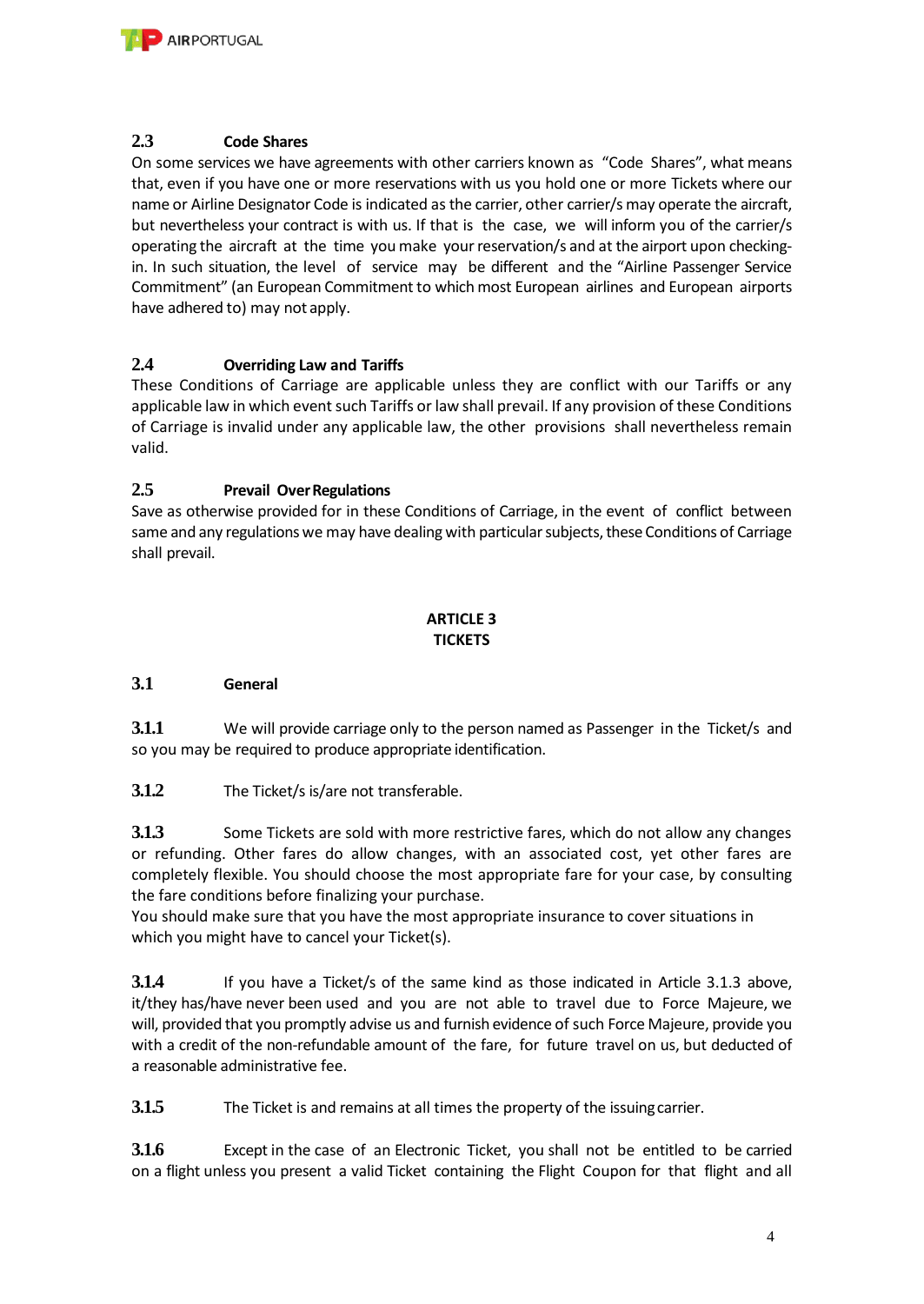other unused Flight Coupons and the Passenger Coupon. You will not be entitled to fly if your Ticket is mutilated or has been altered by someone other than our Authorized Agent or us. In case of an Electronic Ticket, you will not be entitled to fly if you do not display a positive identification.

**3.1.7(a)** In case of loss or mutilation of a Ticket (or part of it) or of presentation of a Ticket not containing the Passenger Coupon and all unused Flight Coupons, you may request us to replace such Ticket (or part of it) and we will issue a new Ticket, provided that you prove, at that time, that a Ticket valid for the flight/s involved was duly issued and you sign a declaration undertaking to reimburse us for any costs and/or losses, up to the value of the original Ticket, which are necessarily and reasonably incurred by us or another carrier for misuse of such Ticket. We will not claim reimbursement from you for any such costs and/or losses if same result from our own negligence. The issuing carrier may charge a reasonable administrative fee for this service, unless the loss or mutilation was due to the negligence of the issuing carrier or of one of itsagent.

**3.1.7(b)** Where such proof is not made or you do not sign such declaration, both as referred to in Article 3.1.7 a) above, the carrier to issue the new Ticket may require you to pay up to the full Ticket price for a new Ticket, subject to refund if and when the carrier issuing the lost or mutilated Ticket is satisfied that same has not been used before respective expiration. If you find the original Ticket before respective expiration and you surrender it to the carrier issuing the new Ticket, the foregoing refund will be immediately processed.

**3.1.8** The Ticket is valuable and you should take the appropriate measures to safeguard it and ensure it is not lost or stolen.

# **3.2 Period of Validity**

**3.2.1** Except as otherwise provided for in the Ticket, in these Conditions or in applicable Tariffs (which may limit the validity of a Ticket, in which case such limitation will be shown therein), a Ticket is valid for: a) one year from the date of its issuance; or b) subject to the first flight indicated therein having occurred within one year from the date of its issuance, one year from the date of such first travel.

**3.2.2** If you are prevented from travelling within the period of validity of your/s Ticket/s because we are unable to confirm a reservation at the time you request it to us, the validity of such Ticket/s will be extended or you may be entitled to a refund in accordance with Article 10 below.

**3.2.3** If, after having commenced your journey, you are prevented from travelling within the period of validity of your/s Ticket/s by reason of illness, we may extend such period of validity until the date when you become fit to travel or until the date of our first flight that, after such date, shall depart from the point where you resume the journey and on which there will be space available in the class of service for which the fare has been paid. Such illness must be attested by an hospital admission certificate. If the Flight Coupons remaining in the Ticket/s, or in the case of an Electronic Ticket, the Electronic Coupon, involve one or more Stopovers, the validity of such Ticket may be extended for not more than three months from the date of recovery shown on such certificate. In such circumstances, we shall similarly extend the period of validity of the Ticket/s of other members of your immediate family accompanyingyou.

**3.2.4** In the event of death of a Passenger en route, the Ticket/s of the person/s accompanying him/her may be modified by waiving the minimum stay or extending the respective validity. In the event of a death in the immediate family of a Passenger who has commenced travel,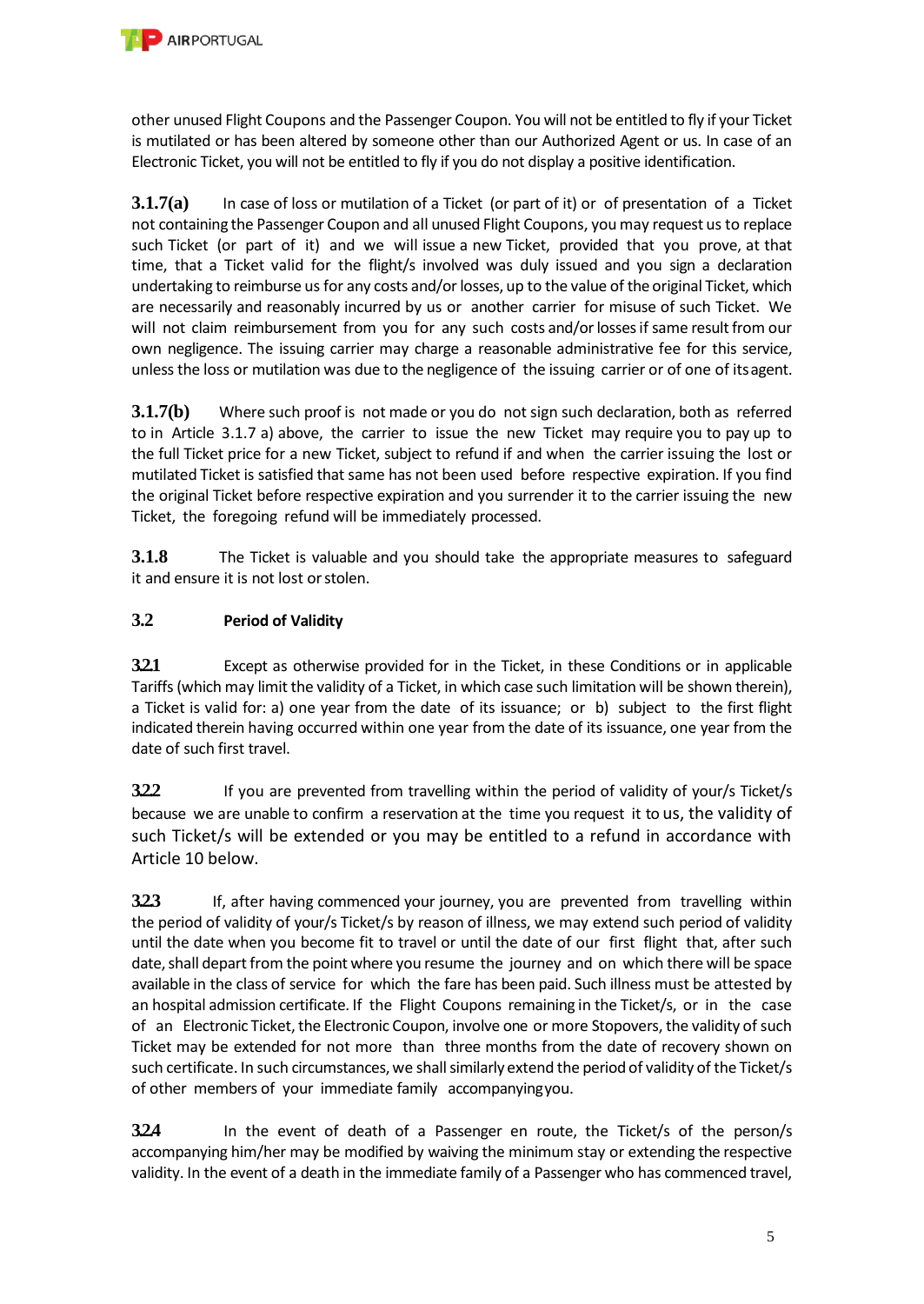

the validity of the Passenger's Ticket/s and those of his or her immediate family who are accompanying the Passenger may likewise be modified. Any such modification shall be made upon receipt of a valid death certificate and any such extension of validity shall not be for a period longer than forty-five (45) days from the date of the death.

# **3.3 Use and Sequence of Coupons**

**3.3.1** The Ticket(s) you have purchased is (are) valid only for the flight(s) mentioned in you Ticket(s), from the place of departure to the final destination, via any Agreed Stops. The fare you have paid is based on our Tariffs, which are an essential part of the contract we have made with you, and is for the flight displayed on your Ticket(s). For competitive reasons, in terms of different markets, the fares constructed for a given route with several travel coupons may come out cheaper than fares for a direct flight.

**3.3.2** If you wish to change any aspect of your flight, you should contact us until the time your flight departs, i.e., before the original departure time of your flight. If the fare you have acquired allows changes, a recalculation will be made for the new trip, and you will be given the option to accept the new price or to keep your original flight as it appears in your Ticket(s). According to the provisions of article 3.1.4, should you need to change any aspect of your flight due to Force Majeure reasons, please contact us as soon as possible, and we - without recalculating the fare - will do our best to take you to your next Agreed Stop or to your final destination.

**33.3** If you change your flight without our agreement, in accordance with the provisions of article 3.3.2 - should the fare allow so -, a recalculation will be made for your actual trip. You will have to pay the difference between the price of the flight for which your Ticket(s) has (have) been issued, and the total price applicable to your revised trip. In the case of fully refundable tariffs, you will be entitled to the difference between the amount initially paid and the current amount, should this be lower.

**3.3.4** Please be aware that while some changes do not require change of fare, others, such as changing the place of departure (for example if you do not fly the first segment) or reversing the direction of the travel, may require an increase in price. Many fares are valid only on the dates and for the flights shown on your Ticket/s, and may not be changed at all or may only be changed upon payment of an additionalfee.

**3.3.5** Each Flight Coupon contained in your Ticket/s will be accepted for transportation in the class of service, on the date and for the flight for which reservation/s has/have been made. If a Ticket has been issued without specifying a reservation, space may be reserved later, but subject, however, to our Tariffs and to the availability of space on the requested flight.

**3.3.6** Please be advised that, in the event you do not show up for any flight without having advised us in advance, we may cancel your return or onward reservation/s, However, if you do advise us in advance, we will not cancel the reservation/s for your subsequent flight/s, and we will proceed in accordance with the provisions of article 3.3.2 and /or 3.3.3.

# **3.4 Name and Address of Carrier**

Our name may be abbreviated to our Airline Designator Code or otherwise, in the Ticket/s. Our address shall be deemed to be the airport of departure shown opposite the first abbreviation of our name in the carrier box in the Ticket/s or, in the case of an Electronic Ticket, as indicated for our first flight segment in the Itinerary/Receipt.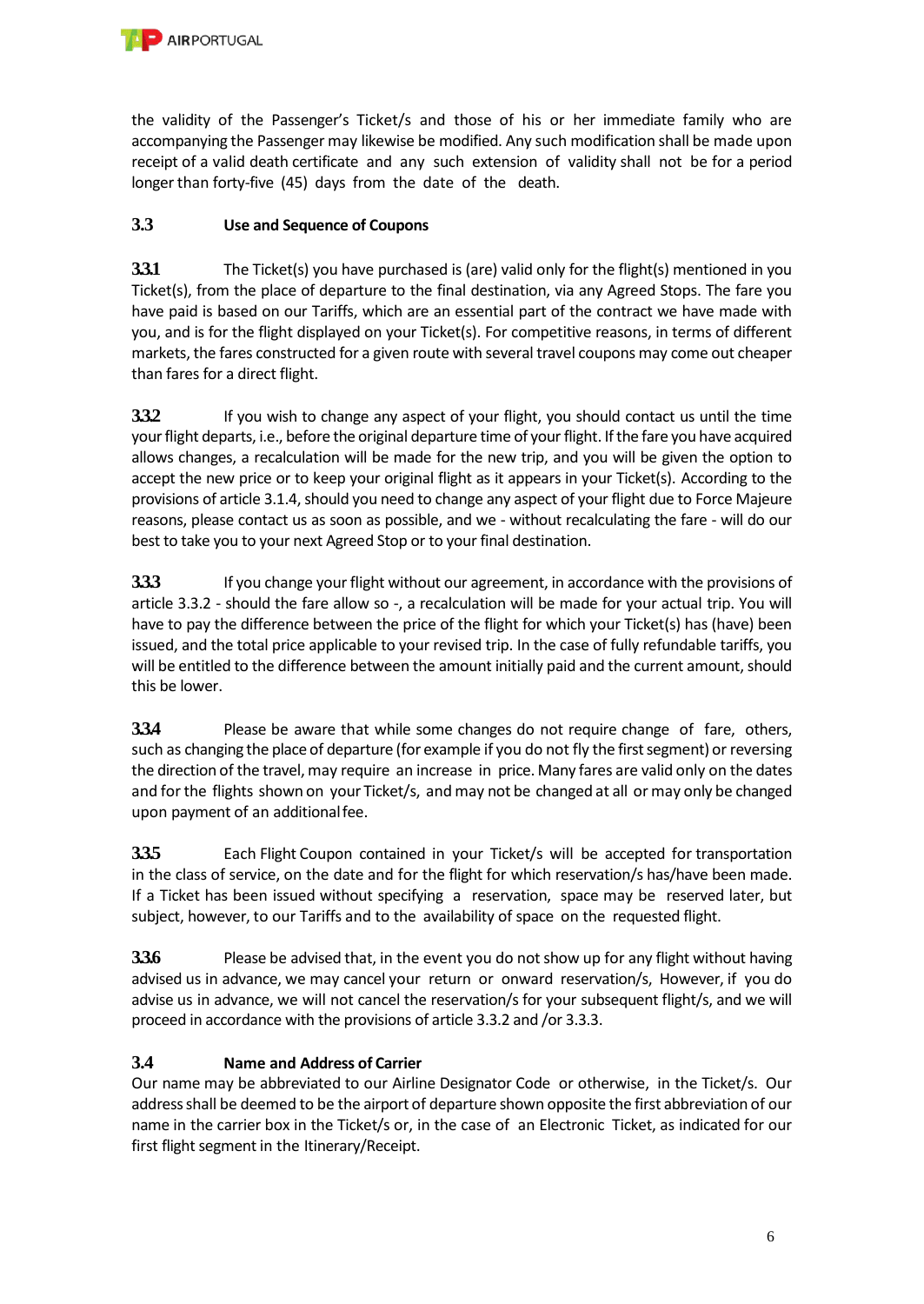# **ARTICLE 4 FARES, TAXES, FEES AND CHARGES**

## **4.1 Fares**

Save as otherwise provided for, fares apply only for carriage from the airport at the point of departure to the airport at the point of destination. Fares do not include neither transport service between other airports nor between airports and town terminals. Your fare will be calculated in accordance with our Tariff in effect on the date of payment of your Ticket/s for travel on the specific dates and itinerary shown on it/them. Once your Ticket/s has/have been paid for, and unless you change your itinerary and/or the date/s of your flight/s and/or the class/es of service referred to therein, no fare increases relating to the reserved date of flight and/or the class of service will be applied.

## **4.2 Taxes, Fees and Charges**

You are responsible for the payment of all applicable taxes, fees and charges imposed by a Government or other authority or by the operator of an airport. At the time you purchase your Ticket/s, which will normally show separately most of the taxes, fees and charges included therein, you will be advised of any taxes and/or fees and/or charges not included therein. The taxes, fees and charges imposed on air travel are constantly changing and can be imposed and/or modified after the date of issuance of your Ticket/s. If there is an increase in any tax and/or fee and/or charge shown on your Ticket/s you shall pay it. Likewise, if any new tax and/or fee and/or charge is imposed even after the date of issuance of your Ticket/s, you shall pay it. Similarly, in the event any tax and/or fee and/or charge which you have paid to us is abolished or reduced such that it no longer applies to you or a lesser amount is due, you will be entitled to claim a refund.

## **4.3 Currency**

Fares, taxes, fees and charges are payable in the currency of the country in which your Ticket/s is/are issued, unless another currency is indicated by us or our Authorized Agent, at or before the time of its/their payment (for example, because of the non- convertibility of the local currency). We may at our discretion accept payment in a currency different from the one of the country in which your Ticket/s is/are issued.

## **ARTICLE 5 RESERVATIONS**

## **5.1 Reservation Requirements**

**5.1.1** We or our Authorized Agent will record your reservation/s. At your request we or our Authorized Agent will provide you with written confirmation of your reservation/s.

**5.1.2** Certain fares have conditions which limit or exclude your right to change or cancel reservations.

## **5.2 Limit Times for Issuing Tickets**

If you do not pay your Ticket(s) within the time limit set by us or by our Authorized Agent, we may cancel your reservation(s). Subject to applicable time limits, we will allow you to: a) to maintain, for at least twenty-four (24) hours, a telephone reservation made directly with us and for which we do not require you to pay for the Ticket(s); or b) cancel a reservation within 24 hours after its payment, subject to the application of a fee.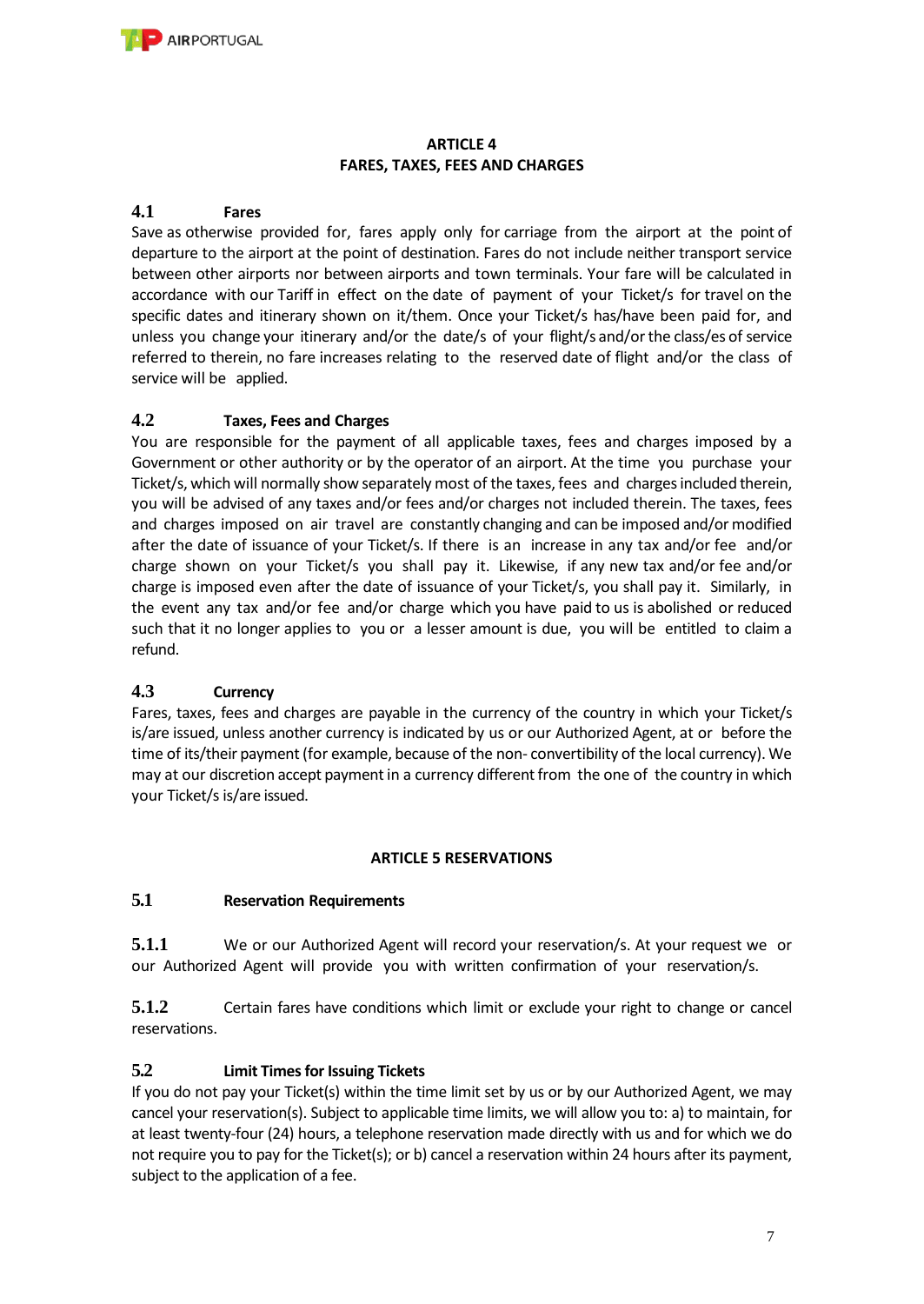

## **5.3 Personal Data**

You recognise that the personal data that you have given us were so given for the purposes of making one or more reservations, issuing one or more Tickets and obtaining ancillary services, developing and providing services, facilitating immigration and entry procedures, and making available such data to governmental agencies, in connection with your travel. For such purposes, you authorise us to retain and use such data and to transmit same to our offices and/or subsidiaries and/or Authorised Agents and/or governmental agencies and/or other Carriers and/or the providers of the above mentioned s e rv ic e s and/or credit and other payment card companies and/or data processors working for us.

#### **5.4 Seats**

**5.4.1** The prior reservation of seating is a facultative service, only available on flights operated by TAP and TAP EXPRESS.

**5.4.1.1** Advance seat reservation allows you to choose a given seat, in a preferred area of the aircraft, on domestic flights (excluding flights between Lisbon-Porto and Porto-Lisbon) and international flights. Depending on the type of tariff, this pre-booking can have charges.

**5.4.2** At the time of the check-in, in person or online, a seat will be automatically and randomly attributed without cost. If you do not want this and wish to change your seat, depending on the characteristic of the seat and of the tariff acquired, this may becharged.

**5.4.3** At any time, even after embarkation, for technical or operational reasons, we may have to attribute seats other than those initially chosen/attributed. If seating with inferior characteristics to those acquired are attributed, TAP will repay you the amount of the difference. If you cancel the service, the amount will not be reimbursed, but we will allow you to use the document within the period of validity, for payment of the same service. If, when purchasing a seat, you provided incorrect declarations about your condition, the amount paid will not be reimbursed.

## **5.5 Reconfirmation of Reservations**

Your onward and/or return reservation/s may be subject to the need of reconfirmation within specified time limits. When you will have to reconfirm your reservations, we will inform you on when, how and where it shall be done. If you are required to reconfirm your reservation/s and you fail to so do, we may cancel your onward and/or return reservation/s. However, if you advise us that you still wish to travel on the flight/s you had reservation/s for, we will, if there is space available on such flight/s, reinstate your reservation/s. If there is no space available on such flight/s, we will do our best to transport you to your next or final destination.

**5.5.1** You should check the reconfirmation needs of any other Carriers involved in your journey with them. When needed, you must reconfirm your reservations with the Carrier whose code appears for the flight in question on the Ticket.

## **5.6 Cancellation of Reservations**

Please be advised that, in the event you do not show up for any flight without having advised us until the time your flight departs, we way cancel your return or onward reservation/s. However, if you do advise us in advance, we will not cancel the reservation/s for your subsequent flight/s, and we will proceed in accordance with the provisions of article 3.3.2 and/or 3.3.3.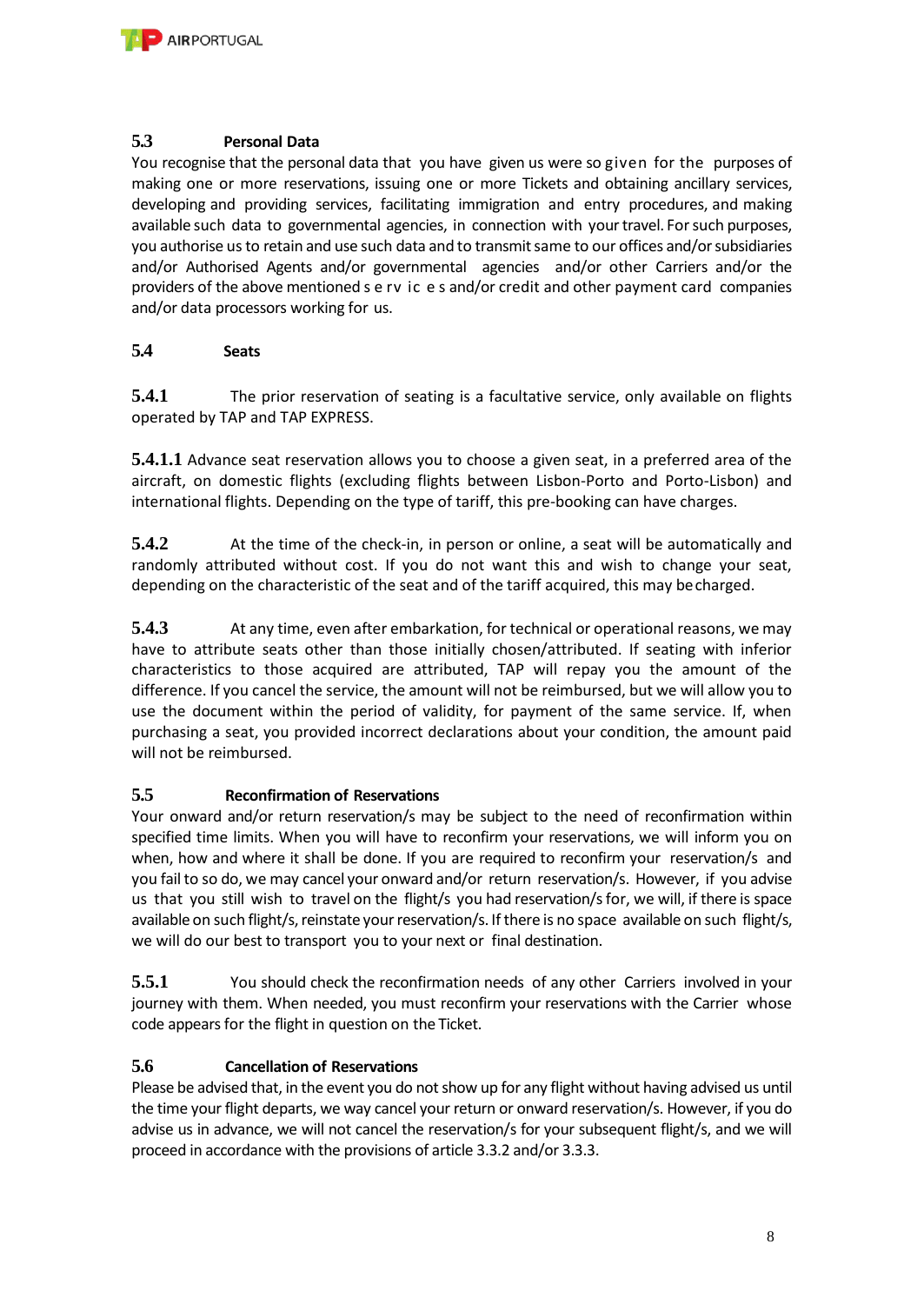

#### **ARTICLE 6 CHECK-IN AND BOARDING**

## **6.1 Check-in Time**

Because Check-in Deadlines are different at every airport, we recommend that you inform yourself about same and honour them. Your journey will be smoother if you allow yourself ample time to comply with the Check-in Deadline/s. We reserve the right to cancel your reservation/s if you do not comply with the Check-in Deadline/s indicated. We or our Authorised Agents will advise you of the Check-in Deadline for your first flight with us. For any subsequent flight/s in your journey, you should inform yourself of the Check-in Deadline/s. Check-in Deadlines for our flights can be found in our timetables or may be obtained from us or our Authorised Agents.

## **6.2 Boarding Time**

**6.2.1** You must present yourself at the boarding gate not later than the time specified by us when you check-in.

**6.2.2** We may cancel your reservation/s if you fail to arrive at the boarding gate on time.

## **6.3 Consequences**

We will not be liable for any losses or expenses you may incur due to your non- compliance with the provisions of this Article6.

#### **ARTICLE 7 REFUSAL AND LIMITATION OF CARRIAGE**

## **7.1 Right to Refuse Carriage**

If we have notified you in writing that we will never carry you again on our flights, we may, in accordance with our free and reasonable understanding, refuse to carry you and/or your Baggage. In such circumstance, you will be entitled to a refund. We may also refuse to carry you and/or your Baggage if one or more of the following shall have occurred or we reasonably believe may occur:

**7.1.1** such refusal is required by any applicable laws, regulations or orders;

**7.1.2** the carriage of you or your Baggage may endanger or affect the safety or the health or may materially affect the comfort of other passengers or crewmembers;

**7.1.3** your mental or physical condition, including your impairment by alcohol or drugs, presents a danger or risk to yourself, to passengers, to crew members or to property;

**7.1.4** you have misbehaved on a previous flight and we have reasons to believe that you may repeat such behaviour;

**7.1.5** you have refused to submit to a security check;

**7.1.6** you have not paid the applicable fare, taxes, fees or charges;

**7.1.7** you do not appear to have valid travel documents, you may seek to enter a country through which you may be in transit or for which you do not have valid travel documents, you may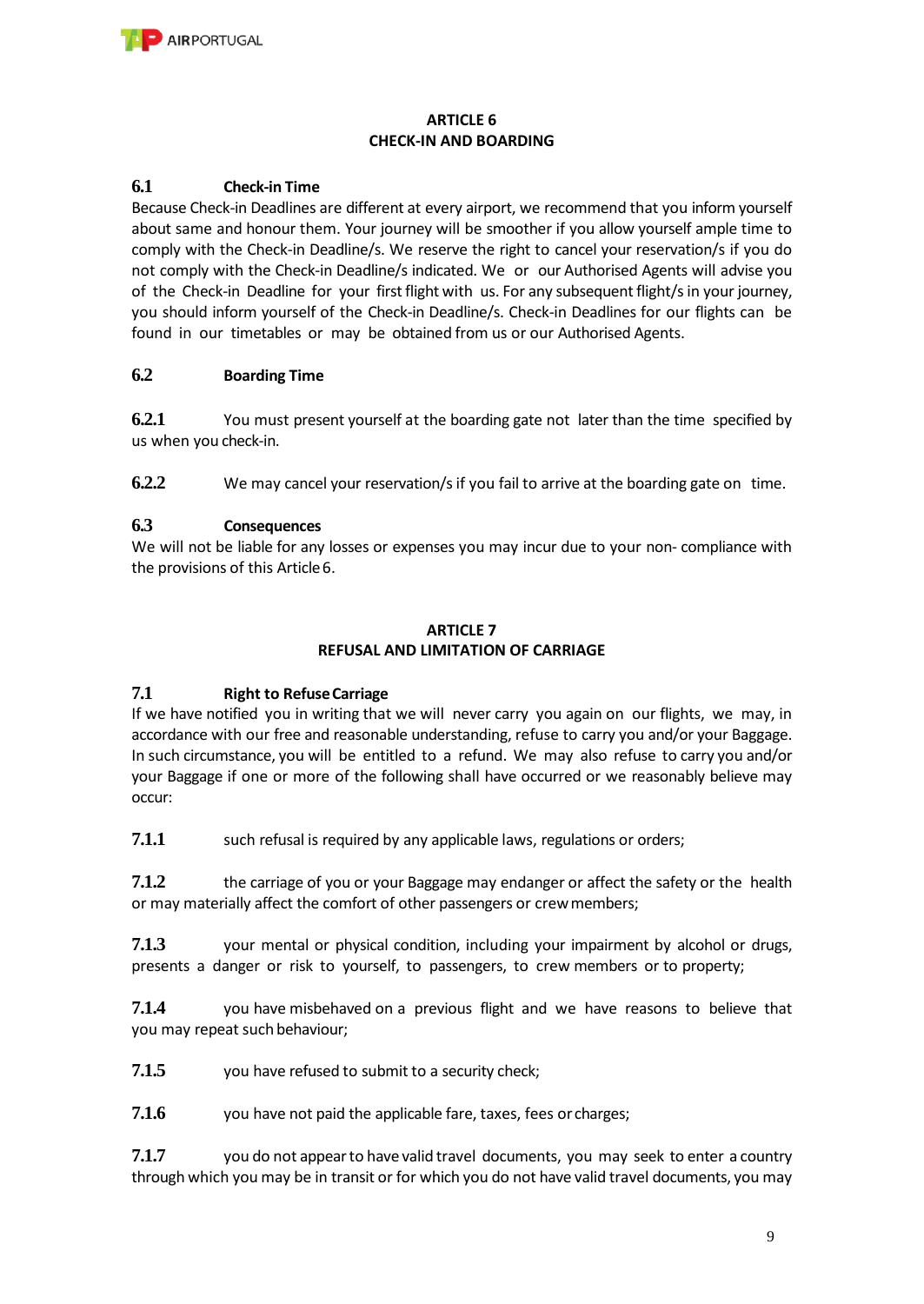

destroy your travel documents during flight or you may refuse to, when so requested, surrender your travel documents to the flight crew against receipt;

**7.1.8** you present a Ticket that has been acquired unlawfully or that has been purchased from an entity other than us or our Authorised Agent or that has been reported as being lost or stolen or that is a counterfeit or in relation to which you cannot prove that you are the person named therein;

**7.1.9** you have failed to comply with the requirements set forth in Article 3.3 above concerning the use and sequence of the Coupons or you present a Ticket that is mutilated or which has been issued or altered by other than us or our Authorised Agent;

**7.1.10** you don't comply with our instructions regarding safety or security.

# **7.2 Special Assistance**

Acceptance for carriage of unaccompanied children, disabled persons, pregnant women, persons with illness or other persons requiring special assistance is subject to prior arrangement with us. If such passengers have informed us of any special requirements at the time of issuance of their Ticket/s and such requirements have been accepted by us, they shall not subsequently be refused carriage on the basis of their respective conditions or special requirements.

**7.2.1** Subject to Article 7.2 above, if you are a Passenger requiring a wheelchair and provided that you (or someone on your behalf) declares that you are self- sufficient and capable of, independently, taking care of your physical needs in flight (namely in what refers to health, safety and hygiene), you will be allowed to travel unescorted and we will be under no obligation to provide you on-board assistance which contravenes, in anyway, whatever has been declared by you or on your behalf as per herein above.

## **7.3 Travelling under Police Escort and/or Court Tutelage**

Applicable to flights originating in Brazil.

The transport of a Passenger or of an underage Passenger under police escort and judicial tutelage must be coordinated with a minimum notice of 48 (forty eight) hours, between the police authority responsible for the escort, the airport administration, TAP and the airport Federal Police, aiming to establish, in line with the escort requirements, special measures and procedures concerning security and discrete boarding and landing, as well as on board deportment, all in accordance with the requisites demanded by the National Civil Aviation Security Programme – PNAVSEC – Decree No. 7.168 dated 05 May 2010.

Presentation and identification for boarding purposes must be carried out with a minimum of 2 (two) hours prior to the time of the flight departure.

The transport of a Passenger under judicial custody on an international flight must be preceded by previous communication with the Federal Police Department, INTERPOL, the Local Airport Administration, the Consulate of the Passenger's country of destination and with TAP, in order to organize transport procedures and possible stopover/connection.

TAP may refuse the boarding of a passenger under custody should the Company consider that the individual represents a potential threat to flight safety and that of the remaining passengers.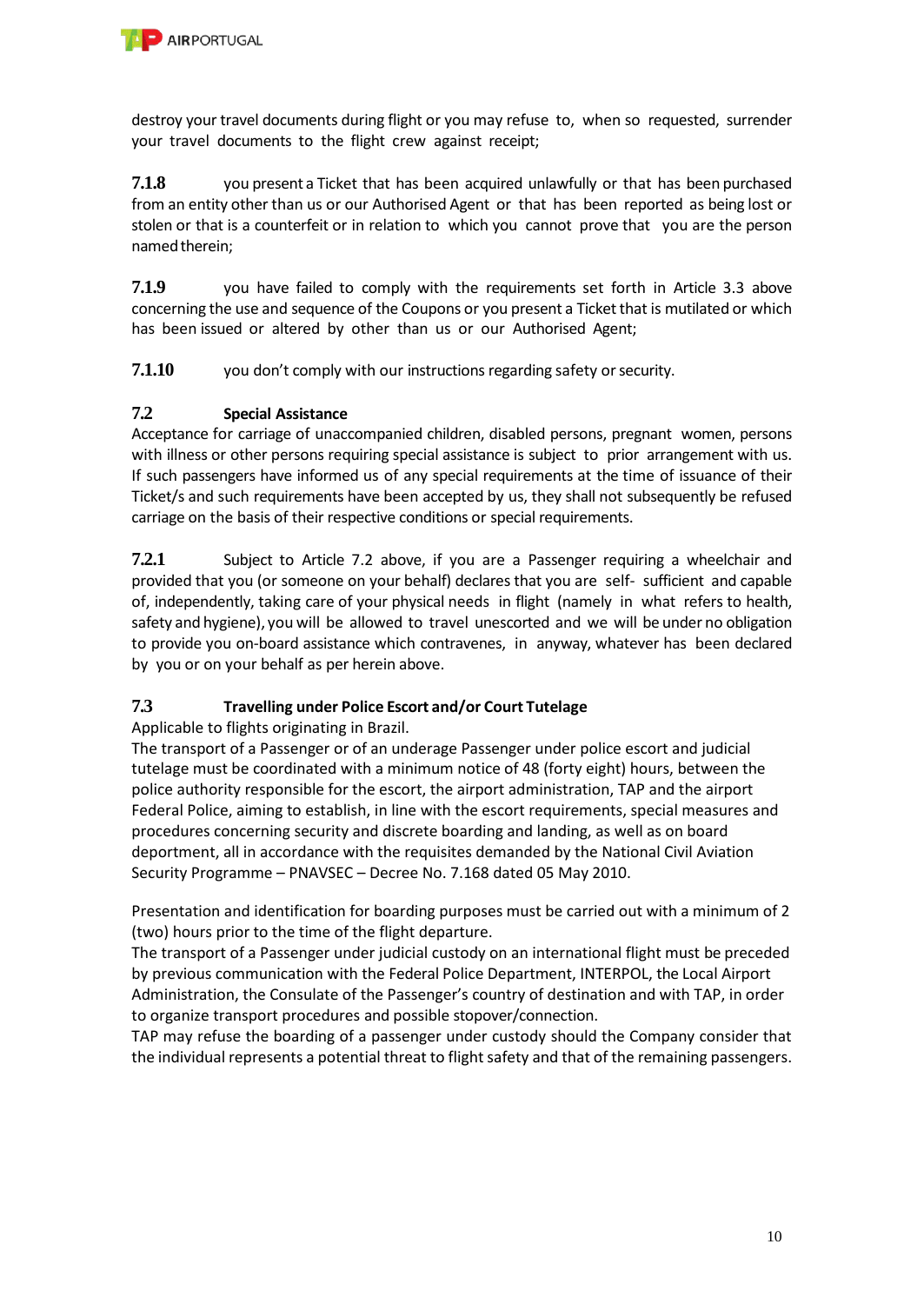

## **ARTICLE 8 BAGGAGE**

## **8.1 Free Baggage Allowance**

Subject to our conditions and limitations, about you will be provided information by us or by our Authorised Agents (number/item/weight and dimensions) at your request, you may transport some luggage free of charge. The quantity of free luggage is defined based on the ticket price.

## **8.2 Excess Baggage**

The carriage of baggage in excess of the free baggage allowance is subject to the payment of a fee. If the flight is operated by another carrier, the rates, terms and conditions of transportation may be dictated by the carrier, and so these should be consulted. At your request, we or Authorised Agents will inform you on such fees.

## **8.3 Articles not acceptable as Baggage**

**8.3.1** You must not include in your Baggage:

**8.3.1.1** items which are likely to endanger the aircraft or persons or property on board of it, such as those specified in the International Civil Aviation Organisation's (ICAO) Technical Instructions for the Safe Transport of Dangerous Goods by Air and the International Air Transport Association's (IATA) Dangerous Goods Regulations, and in our regulations (further information will be provided by us to you onrequest);

**8.3.1.2** items the carriage of which is forbidden by the applicable laws, regulations or orders of any State of departure or destination or we reasonably believe that may affect the safety and/or security of the aircraft or of any person on board of it;

8.3.1.3 Items which, taking in consideration, namely the type of aircraft being used, are reasonably considered by us as unsuited for carriage, because they are dangerous or unsafe or because of their weight, size, shape, nature or because they are fragile or perishable. At your request, we will inform you on unacceptable items.

**8.3.2** Firearms, ammunitions and other weapons other than for hunting and sporting purposes are forbidden to be carried as Baggage. Firearms, ammunitions and other weapons for hunting and sporting purposes may be accepted as Checked Baggage, but, for such purpose, you shall, at the time you make your reservation/s, inform us of your intention to carry them and show us all the necessary documents. All such weapons must be unloaded, with the safety catch on and suitably packed. The carriage of ammunitions is subject to ICAO's and IATA's regulations as specified in Article 8.3.1.1above.

**8.3.3** Weapons, such as antique firearms, swords, knives and similar items may, at our discretion, be accepted as Checked Baggage, but will not be permitted in the cabin of the aircraft.

**8.3.4** Money, jewelry, precious metals, computers, personal electronic devices, negotiable papers, securities or other valuables, business documents, passports and other identification documents and samples must not be included in your Checked Baggage.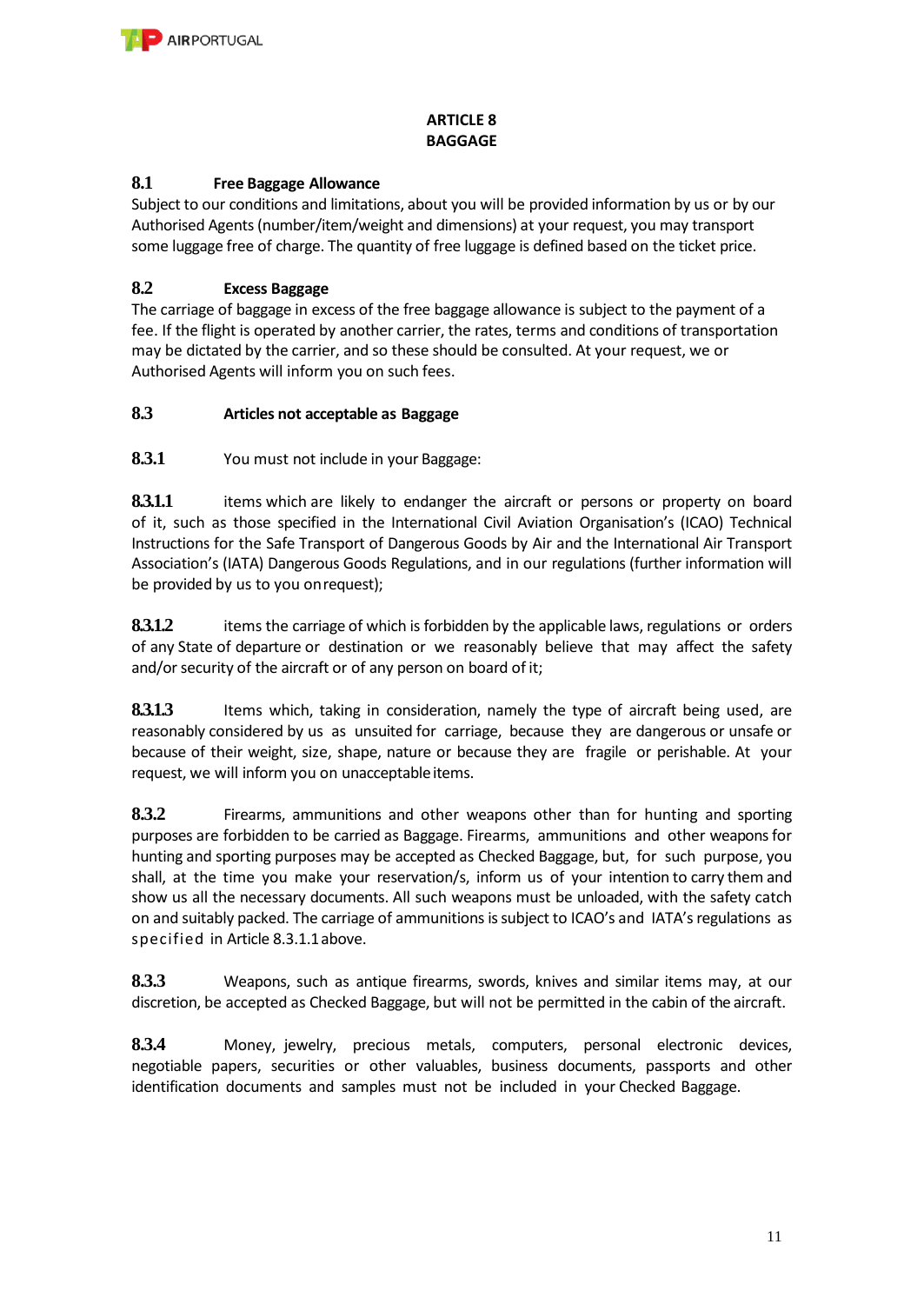**8.3.5** If, despite their carriage is forbidden or despite they are unacceptable for carriage, you include in your Baggage any items referred to in Articles 8.3.1 and 8.3.2 above, we shall not be responsible for any losses or damages relating to such items.

**8.3.6** We shall not be liable for any damages caused to your surf board during carriage, if at the time the checked surf board is handed over to us it is already packed by you and you don't permit our employees or agents to inspect it.

# **8.4 Right to Refuse Carriage**

**8.4.1** Subject to Articles 8.3.2 and 8.3.3 above, we will refuse to carry as Baggage or Checked Baggage, as the case may be, the items described in Article 8.3 above and we may refuse to continue the carriage of any such items upon discovery of same.

**8.4.2** We may refuse to carry as Baggage any item reasonably considered by us as unsuited for carriage due to its size, shape, weight, content, nature or due to safety, security or operational reasons or the comfort of the other passengers. At your request, we will inform you on unacceptable items.

**8.4.3** We will refuse to accept for carriage any item that, in our reasonable opinion, is not properly and securely packed in suitable containers. At your request, we will inform you on packs and containers unacceptable by us.

## **8.5 Right of Search**

For reasons of safety and security, we may ask you to permit a search and/or a scan of your person and a search and/or a scan and/or X-ray of your Baggage. Notwithstanding the provided for hereinabove, your Baggage may be searched and/or scanned and/or X-rayed in your absence for the purpose of determining whether it contains any of the items described in Article 8.3.1 above or any firearms, ammunitions or other weapons that have not been accepted in accordance with Articles 8.3.2 or 8.3.3 above. If you are not willing to comply with our request to permit a search and/or a scan of your person and/or a search and/or a scan and/or X- ray of your Baggage, we may refuse to carry you and/or your Baggage. In the event a search and/or a scan causes Damage to you and/or an X-ray and/or a search and/or a scan causes Damage to your Baggage, we shall not be liable for such Damages unless same are due to any fault or negligence on ourpart.

**8.5.1** For reasons of safety and/or security your baggage may be opened and searched, as long as there is the suspicion of containing any of the items described on the General Conditions of Carriage (Passenger and Baggage) or any other items which carriage is forbidden by any applicable law or regulation in force.

**8.5.2** Your permission to baggage searching as set forth in article 8.5.1 above is implied with the purchase of a ticket by you.

**8.5.3** Any damages occurred on your baggage as a result of a search, will be under your responsibility.

8.5.4 If necessary search may be extended to your person and your personal belongings.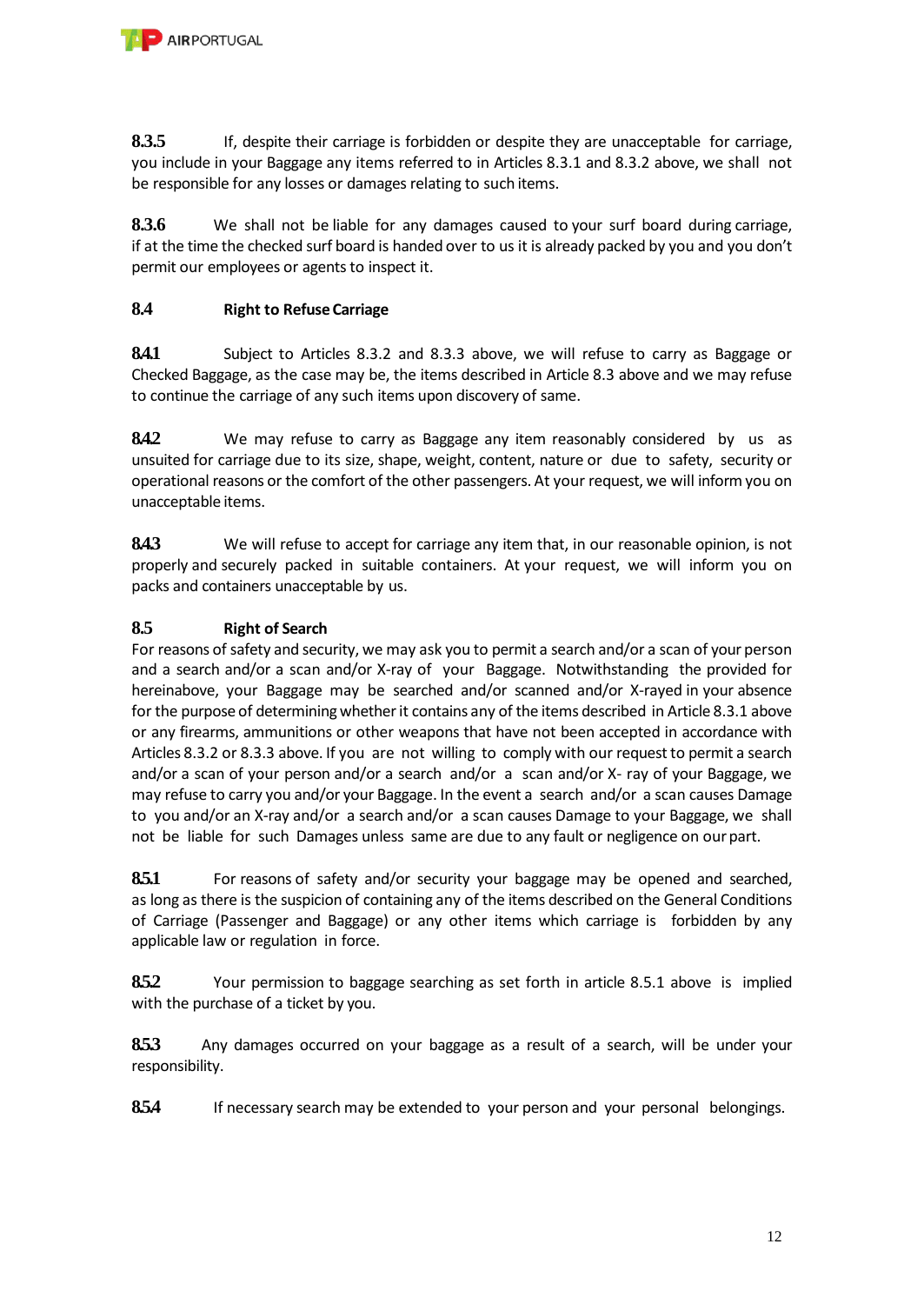

#### **8.6 Checked Baggage**

**8.6.1** Upon delivery to us of your baggage you wish to check-in, same will be under our custody and we shall issue a Baggage Identification Tag for each piece of your Checked Baggage.

**8.6.2** Each item of your Checked Baggage must have your personal identification, which will include, at least, your name.

**8.6.3** Unless we decide for safety, security or operational reasons to carry your Checked Baggage on another flight, same will, whenever possible, be carried on the same aircraft as you. Unless applicable law requires you to be present for customs clearance, we will deliver to you your Checked Baggage carried on another flight.

#### **8.7 Unchecked Baggage**

Due to legal and/or governmental requirements and requirements related with equipment, there are restrictions with regard to the transportation of the luggage you take with you into the aircraft. The number of items and/or maximum weight of the luggage varies, and so, on request , we or our Authorised Agents will give you all the necessary information. The Baggage you carry with you onto the aircraft must fit under the seat in front of you or in a storage compartment in the cabin of the aircraft. If, for any reason, such baggage cannot be storage as indicated above or if it is too heavy or if it is considered unsafe it must, if possible, be carried as checked baggage.

**8.7.1** Items not suitable for carriage in the cargo compartment (such as delicate musical instruments) and which do not meet the requirements in Article 8.7.1 above, will only be accepted for carriage in the cabin compartment if you have given us advance notice and we have consented. As you may have to pay a separate fee for this service, please ask us or our Authorised Agents for details.

## **8.8 Collection and Delivery of Checked Baggage**

8.8.1 Subject to Article 8.6.3 above, you shall collect your Checked Baggage as soon as it is made available at your destination or Stopover. Should you not collect it within a reasonable time, we may charge you a storage fee. Should your Checked Baggage not be claimed within three (3) months from the date it is made available, we may dispose of it without any liability to you.

**8.8.2** Only the bearer of the Baggage Check (if one has been issued) and the Baggage Identification Tag is entitled to delivery of the Checked Baggage.

**8.8.3** If a person claiming Checked Baggage is unable to produce the Baggage Check (if one has been issued) and to identify the Baggage by means of a Baggage Identification Tag, we shall only deliver the Baggage to such person on condition that he or she establishes to our satisfaction his or her right to same.

#### **8.9 Animals**

If we agree to carry your animals they will be carried as Checked Baggage and subject to the following conditions:

**8.9.1** you must ensure that the animals, such as dogs, cats, household birds and other pets, are properly crated and accompanied by valid documents, namely health and vaccination certificates, entry permits and other documents required by the Countries of exit, entry or transit, failing which they will not be accepted for carriage. Such carriage may be subject to other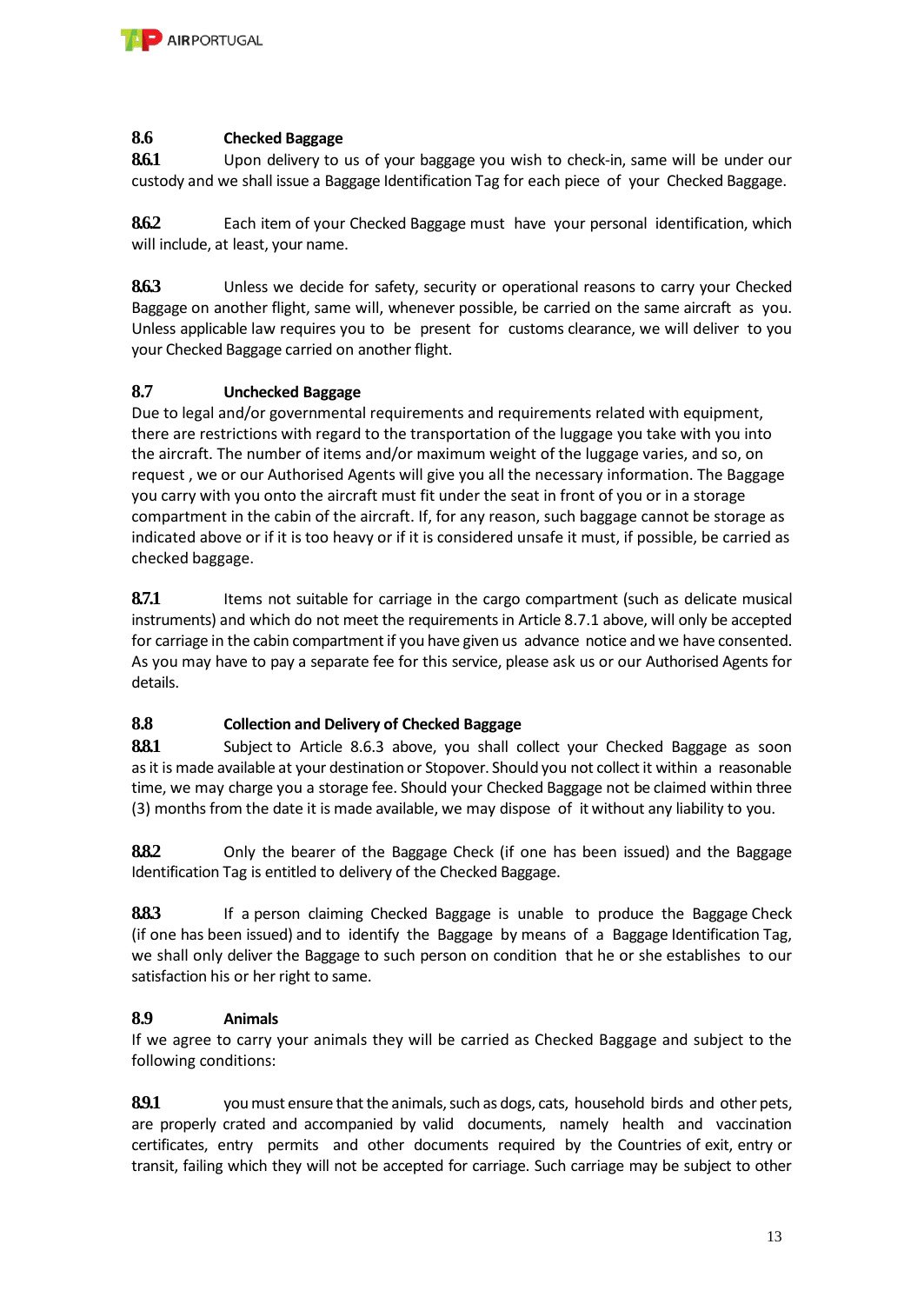

conditions specified by us, which will be made available to you on request;

**8.9.2** if accepted as Baggage, the animal, together with its container and food, shall not be included in your free Baggage allowance, but shall constitute excess baggage, for which you will have to pay the applicable rate;

**8.9.3** guide dogs accompanying Passengers with disabilities will be carried free of charge in addition to the normal free Baggage allowance, but their carriage is subject to the conditions specified by us and which will be available to you onrequest;

**8.9.4** without prejudice to the liability rules of the Convention or of other applicable law and unless we have been negligent, we shall not be responsible for injury to or loss, sickness or death of an animal which we have agreed to carry;

**8.9.5** we will have no liability in respect of any such animal not having all necessary exit, entry, health and other documents with respect to the animal's exit from, entry into or passage through any country, state or territory and the person carrying the animal must reimburse us for any fines, costs, losses or liabilities reasonably imposed on or incurred by us as a result.

## **ARTICLE 9 SCHEDULES, DELAYS, CANCELLATION OF FLIGHTS**

#### **9.1 Schedules**

**9.1.1.** We will make every effort to keep to the timetables indicated on the ticket.

**9.1.2.** Failure to keep to those timetables will only occur for operational or functional reasons. We will keep you informed of any alterations provided you have provided us with a contact number.

## **9.2 Cancellation, Delays, Denied Boarding, Rerouting, Etc.**

**9.2.1** We will take all necessary measures to avoid delay in carrying you and/or your Baggage. In the exercise of such measures and in order to prevent the cancellation of a flight, we may, in exceptional circumstances, have a flight or aircraft operated on our behalf by an alternative carrier.

**9.2.2** Without prejudice to the provided for in any applicable law, if we cancel a flight of which we are the operating carrier and for which you have a confirmed reservation and you have presented yourself at check-in as indicated to you in writing (or electronically) or, lacking such indication, up to 45 minutes before the time foreseen for the departure of such flight, we shall offer you: a) your choice of (i) the reimbursement, within seven Days (in cash, by electronic bank transfer, bank order, bank check or, with your written agreement, in travel vouchers and/or other services), of the full purchase price of your Ticket for the part or parts of the journey not made and, if the flight is no longer serving any purpose in relation to your original travel plan, for the part or parts already made and, in this latter case and when applicable, a return flight (at the earliest opportunity) to your first point of departure or (ii) the rerouting, under comparable transport conditions, to your final destination, at the earliest opportunity or (iii) the rerouting, under comparable transport conditions, to your final destination, at a later date of your convenience, but subject to seats availability; and b) meals and refreshments in a reasonable relation to the waiting time and two telephone calls or two telexes or two fax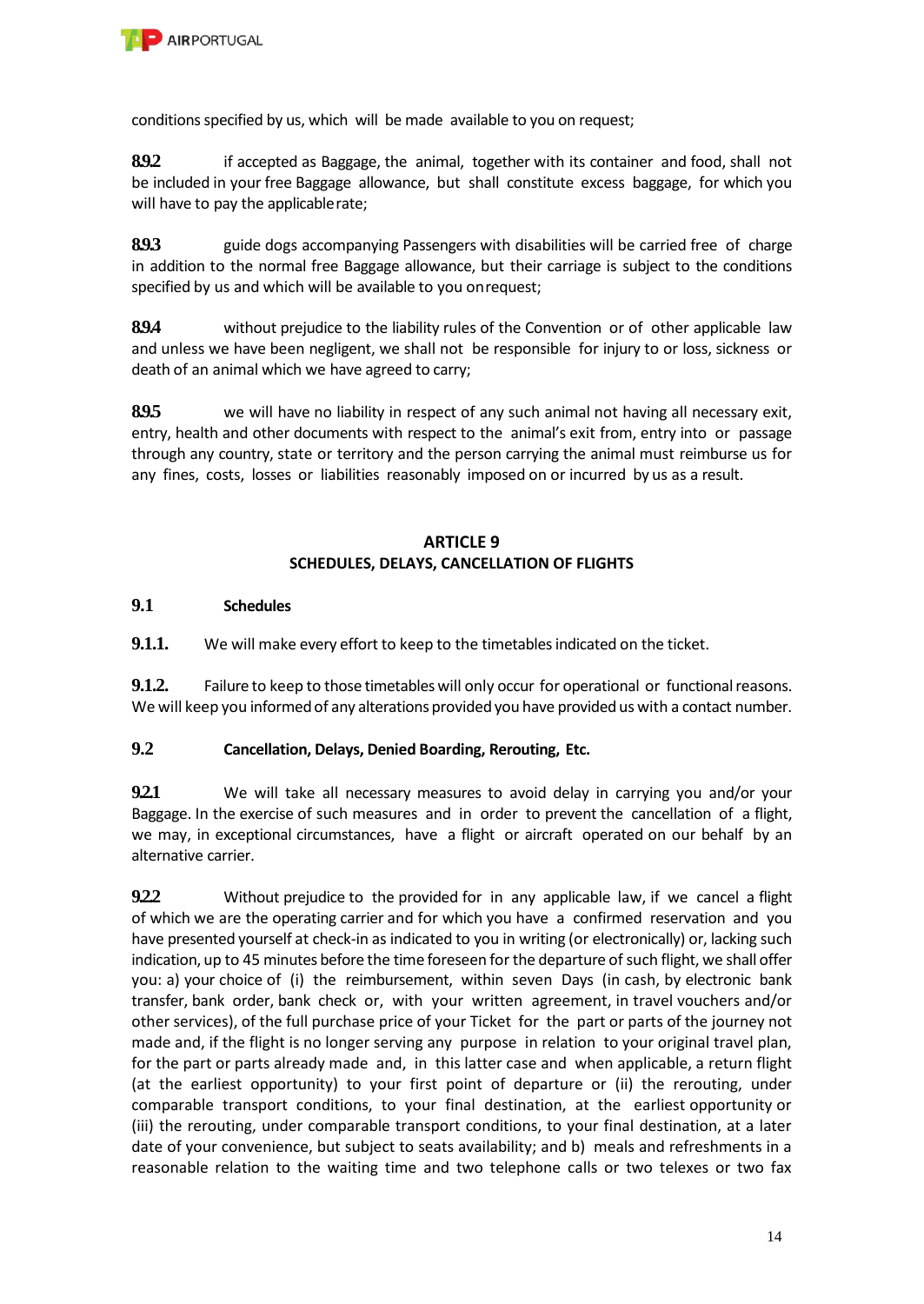

messages or e-mails; and c) if the time reasonably foreseen for the departure of the rerouting flight is, at least, on the Day following the one of the scheduled departure time of the cancelled flight, we shall also offer you: (i) hotel accommodation, in cases where a stay of one or more nights or a stay additional to that intended by you becomes necessary; and (ii) transport between the airport and the place of accommodation (hotel or other); and d) a compensation in the amount of €250 (for all flights up to 1,500 kilometers) or of €400 (for all intra-Community flights of more than 1,500 kilometers and for all flights between 1.500 and 3.500 kilometers) or of €600 (for all flights not falling under the foregoing situations), unless (i) you have been informed of the cancellation at least two weeks before the scheduled time of departure or (ii) you have been informed of the cancellation between two weeks and seven Days before the scheduled time of departure and you have been offered rerouting allowing you to depart up to two hours before the scheduled time of departure and to reach your final destination up to four hours after the scheduled time of departure or (iii) you have been informed of the cancellation less than seven Days before the scheduled time of departure and you have been offered rerouting allowing you to depart up to one hour before the scheduled time of departure and to reach your final destination up to two hours after the scheduled time of departure or (iv) we can prove that the cancellation was caused by extraordinary circumstances (namely political instability, strikes affecting the operation, technical failures, bad weather conditions, security risks and ATM decisions) which could not have been avoided even if all reasonable measures had been taken, cases on which no compensation will be due.

Note 1: Reimbursement as per paragraph (i) of paragraph a) of this Article 9.2.2 shall not apply if the flight to which you have been denied boarding is part of an inclusive tour and you are entitled to reimbursement under Directive 90/314/EEC.

Note 2: The compensation foreseen in paragraph d) of this Article 9.2.2 will be reduced by 50% when the time of arrival of the alternative flight you have been offered to your final destination as per paragraphs (ii) and (iii) of paragraph a) of same Article does not exceed the scheduled time of arrival of the flight on which refusal has happened by (i) two hours (in the case of any flights up to 1,500 kilometers), (ii) three hours (in the case of any intra- Community flights of over 1,500 kilometers and in the case of any other flights between 1,500 and 3,500 kilometers) or (iii) four hours (in the case of any flights not falling under paragraphs (i) or (ii) above).

Note 3: The distances referred to in this Article 9.2.2 are measured by the great circle route method.

**9.2.3** Without prejudice to the provided for in any applicable law, whenever, in relation to a flight of which we are the operating carrier and for which you have a confirmed reservation and you have presented yourself for check-in as indicated to you in writing (or electronically) or, lacking such indication, up to 45 minutes before the time foreseen for the departure of such flight, we have reasonable grounds to foresee that same will not operate within (i) two hours or more (in the case of any flights up to 1,500 kilometers), (ii) three hours (in the case of any intra-Community flights of over 1,500 kilometers and in the case of any other flights between 1,500 and 3,500 kilometers) or (iii) four hours or more (in the case of any flights not falling under paragraphs (i) or (ii) above) from its scheduled time of departure, we shall offer you, free of charge: a) meals and refreshments in a reasonable relation to the waiting time and two telephone calls or two telexes or two fax messages or e-mails; and b) hotel accommodation, in cases where a stay of one or more nights or a stay additional to that intended by you becomes necessary and transport between the airport and the place of accommodation (hotel or other), when the reasonably foreseen departure time is, at least, on the day following the one of the previously announced departure time; and c) when the delay is of, at least, five hours and you decide not to travel on the delayed flight, the reimbursement, within seven Days (in cash, by electronic bank transfer, bank order, bank check or, with your written agreement, in travel vouchers and/or other services), of the full purchase price of your Ticket for the part or parts of the journey not made and, if the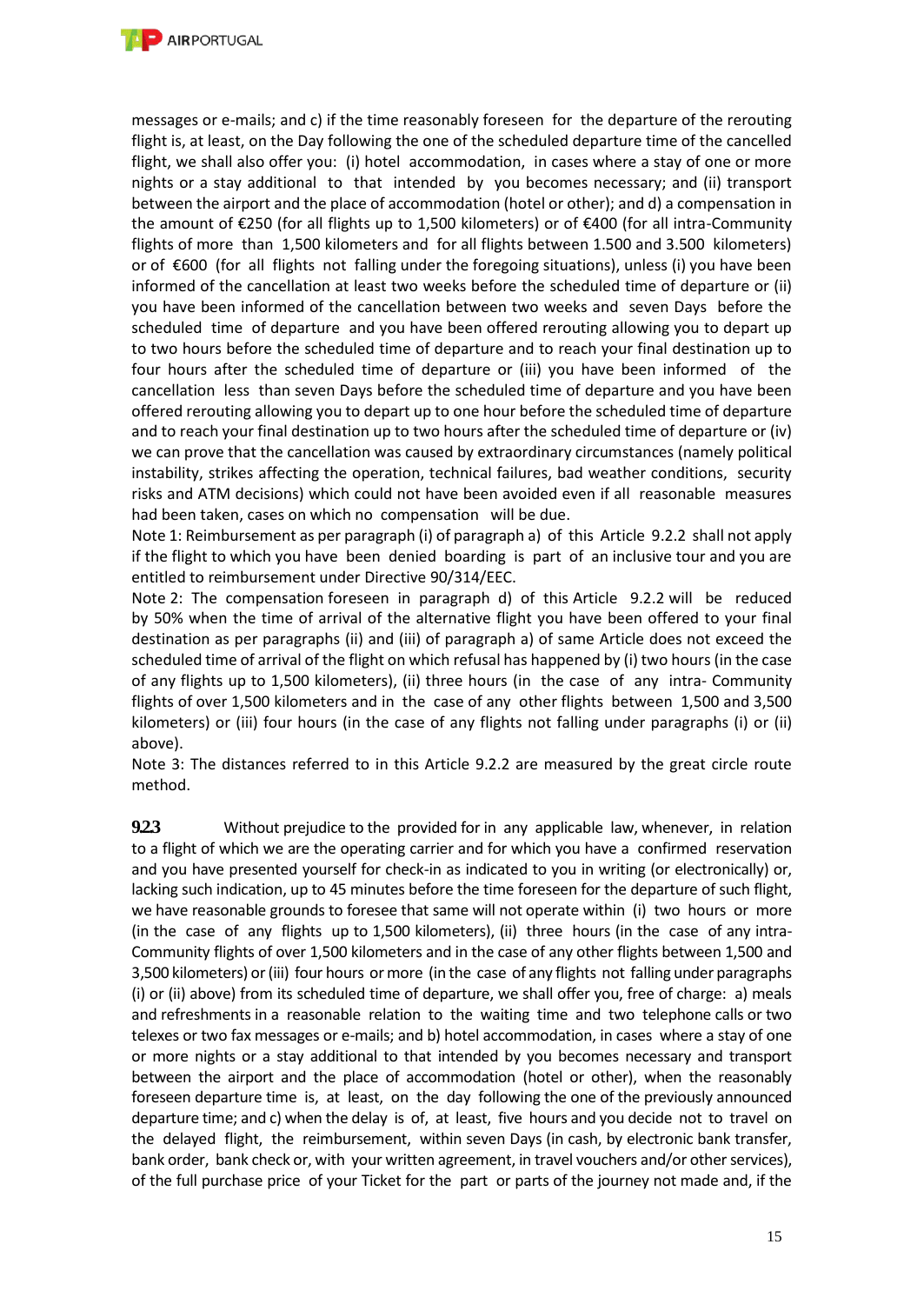

flight is no longer serving any purpose in relation to your original travel plan, for the part or parts of it already made and, in this latter case and when applicable, a return flight (at the earliest opportunity) to your first point of departure.

Note 1: The distances referred to in this Article 9.2.3 are measured by the great circle route method.

**9.2.4** Without prejudice to the provided for in any applicable law, whenever, in relation to a flight of which we are the operating carrier and for which you have a confirmed reservation and you have presented yourself for check-in as indicated to you in writing (or electronically) or, lacking such indication, up to 45 minutes before the time foreseen for the departure of such flight, you have to be denied boarding for a reason not included in Article

7.1 above and you agree with us to voluntarily surrender your reservation, we shall: a) immediately compensate you, in travel vouchers and/or other services, in the amount of €300 (for all flights up to 1,500 kilometers) or of €480 (for all intra-Community flights of more than 1,500 kilometers and for all other flights between 1.500 and 3.500 kilometers) or of €720 (for all flights not falling under the foregoing situations); and b) offer you, free of charge, your choice of: (i) the reimbursement, within seven Days (in travel vouchers and/or other services), of the full purchase price of your Ticket for the part or parts of the journey not made and, if the flight is no longer serving any purpose in relation to your original travel plan, for the part or parts of it already made and, in this latter case and when applicable, a return flight (at the earliest opportunity) to your first point of departure or (ii) the rerouting, under comparable transport conditions, to your final destination, and the match of the comparable transport conditions, to your final destination,

the earliest opportunity or (iii) the rerouting, under comparable transport conditions, to your final destination, at a later date of your convenience, but subject to seats availability; and c) also offer you, free of charge, meals and refreshments in a reasonable relation to the waiting time, hotel accommodation (in cases where a stay of one or more nights or an additional stay to that intended by you becomes necessary), transport, when necessary, between the airport and the place of accommodation (hotel or other) and a phonecard.

Note 1: The reimbursement as per paragraph (i) of paragraph a) of this Article 9.2.4 shall not be applicable if the flight on which you are denied boarding is part of an inclusive tour and you are entitled to reimbursement under Directive 90/314/EEC. Note 2: The distances referred to in this Article 9.2.4 are measured by the great circle route method.

**9.2.5** Without prejudice to the provided for in any applicable law, if we have to deny you boarding as foreseen in Article 9.2.4 above and you don't agree with us to voluntarily surrender your reservation, we may deny you boarding and everything foreseen in such referred Article shall be applicable with the following adaptations: (i) the amount of the compensation foreseen in respective paragraph a) thereof shall, respectively, be of €250,

€400 or €600; (ii) the payment of such amount and of the reimbursement foreseen in paragraph (i) of respective paragraph b) thereof shall be in cash, by electronic bank transfer, bank order, bank check or, with your written agreement, in travel vouchers and/or other services; and (iii) instead of the phone card foreseen in paragraph c) thereof, we shall offer you two telephone calls or two telexes or two fax messages or e-mails.

Note 1: The compensation foreseen in paragraph (i) of this Article 9.2.5 will be reduced by 50% when the time of arrival of the alternative flight you have been offered to your final destination as per paragraphs (ii) and (iii) of paragraph a) of Article 9.2.4 above does not exceed the scheduled time of arrival of the flight on which denied boarding has happened by (i) two hours (in the case of any flights up to 1,500 kilometers), (ii) three hours (in the case of any intra-Community flights of over 1,500 kilometers and in the case of any other flights between 1,500 and 3,500 kilometers) or (iii) four hours (in the case of any flights not falling under paragraphs (i) or (ii) above).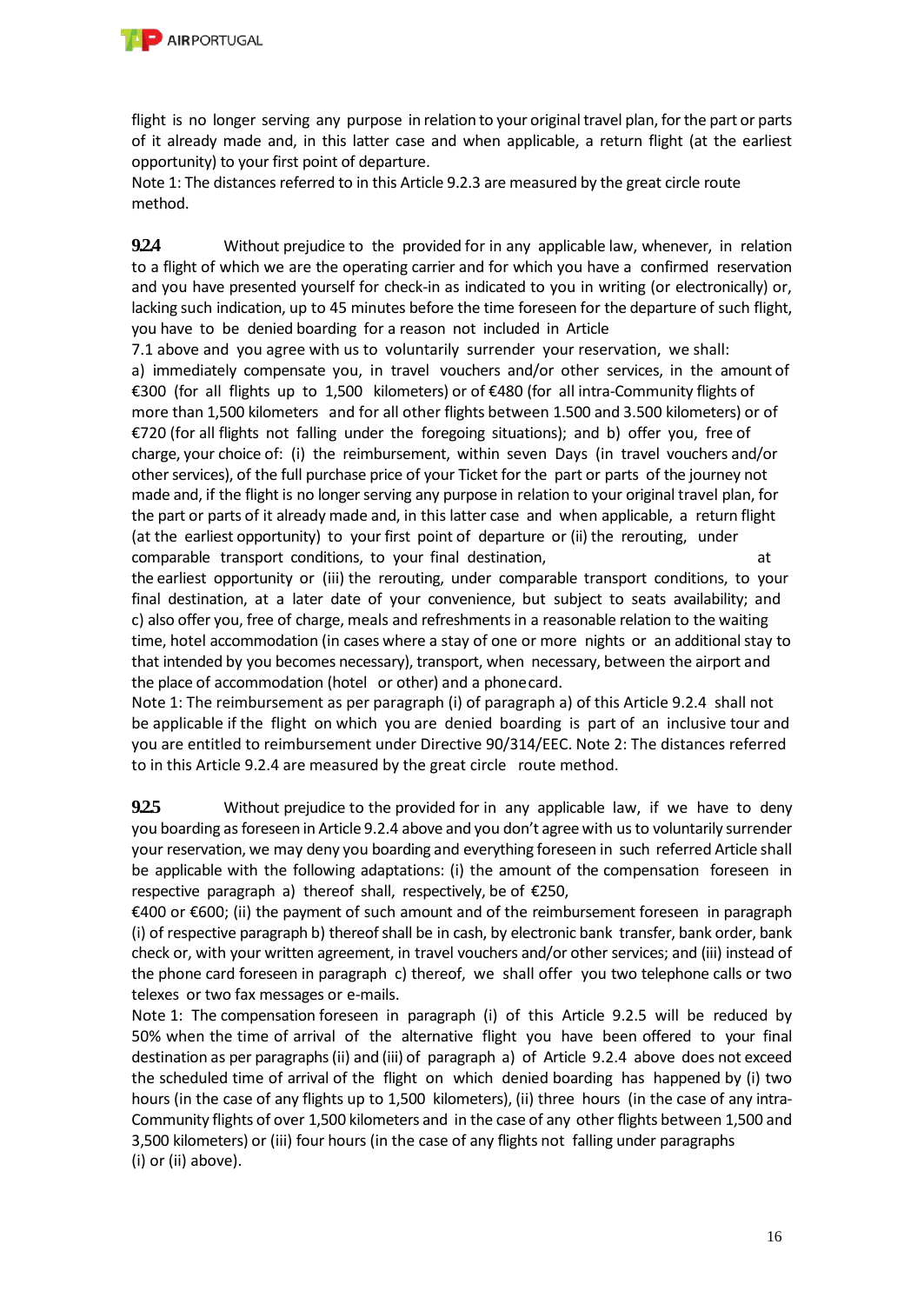

**9.2.6** Without prejudice to the provided for in any applicable law, if we don't stop at your destination or at any of your Agreed Stopping Places or we cause you to miss a connection flight on which you have a confirmed reservation, we shall, at your choice, take one of the following measures:

**9.2.6.1** carry you, as soon as possible and without any additional charge, in one of our foreseen services with seats available and, if necessary, we shall extend the validity of your Ticket/s; or

**9.2.6.2** change your routing within a reasonable period of time and transport you to the destination shown in your Ticket/s through our services or the services of another carrier or through another means of transportation and/or class of service we shall agree upon, in any case without any additional charge. If the fare and/or the respective taxes and/or fees and/or charges for your new route are lower than those you have paid, we shall reimburse you the difference; or

**9.2.6.3** refund you as per the provided for in Article 10.2 below.

**9.2.7** In any of the situations referred to in Article 9.2.6 above, and save as otherwise provided for in any other applicable law or provision, the options in Articles 9.2.6.1 through 9.2.6.3 above are the only options you have and we shall have no other responsibility to you.

**9.2.8** Any Voucher/MCO issued by us for any reimbursement or payment may only be used for TAP's travels/services and only when same are provided directly by it.

**9.2.9** As soon as possible, and whether you are in the airport or aboard an affected aircraft, we shall notify you of the best available information regarding delays, cancellations and diversions.

**9.2.10** We will endeavour to provide food, water, lavatories and access to medical treatment to the Passengers on board an aircraft which is on the ground for an extended period of time and, consequently, without access to the terminal, as consistent with passengers and employees safety and security concerns, and not to keep Passengers on board in long delays.

**9.2.11** Without prejudice to the provided for in any applicable law, any expenses regarding meals, refreshments, telephone calls, telexes, faxes, e-mailing, accommodation and/or transportation that must be born by us as per the present Conditions or any applicable law, shall only be so born if same were made not after the third hour before the departure time of the delayed, rerouting or return flight on which the Passenger has been reserved.

# **9.3 Upgrading and Downgrading**

If we place you in a class of service higher than that shown in your Ticket, we shall not require any additional payment from you. If we place you in a class lower than that shown in your Ticket, we shall, within seven Days, reimburse you (in cash, by electronic bank transfer, bank order, bank check or, with your written agreement, in travel and/or other services vouchers) as follows:

| a)            | 30% of the price of your Ticket - | for all flights up to 1,500 kilometers; or          |
|---------------|-----------------------------------|-----------------------------------------------------|
| $\mathbf{b}$  | 50% of the price of your Ticket - | for all intra-Community flights of more than        |
|               |                                   | 1,500 kilometers and for all other flights between  |
|               |                                   | 1,500 and 3,500 kilometers; or                      |
| $\mathcal{C}$ | 75% of the price of your Ticket - | for all flights not falling under paragraphs a) and |
|               |                                   | b) above.                                           |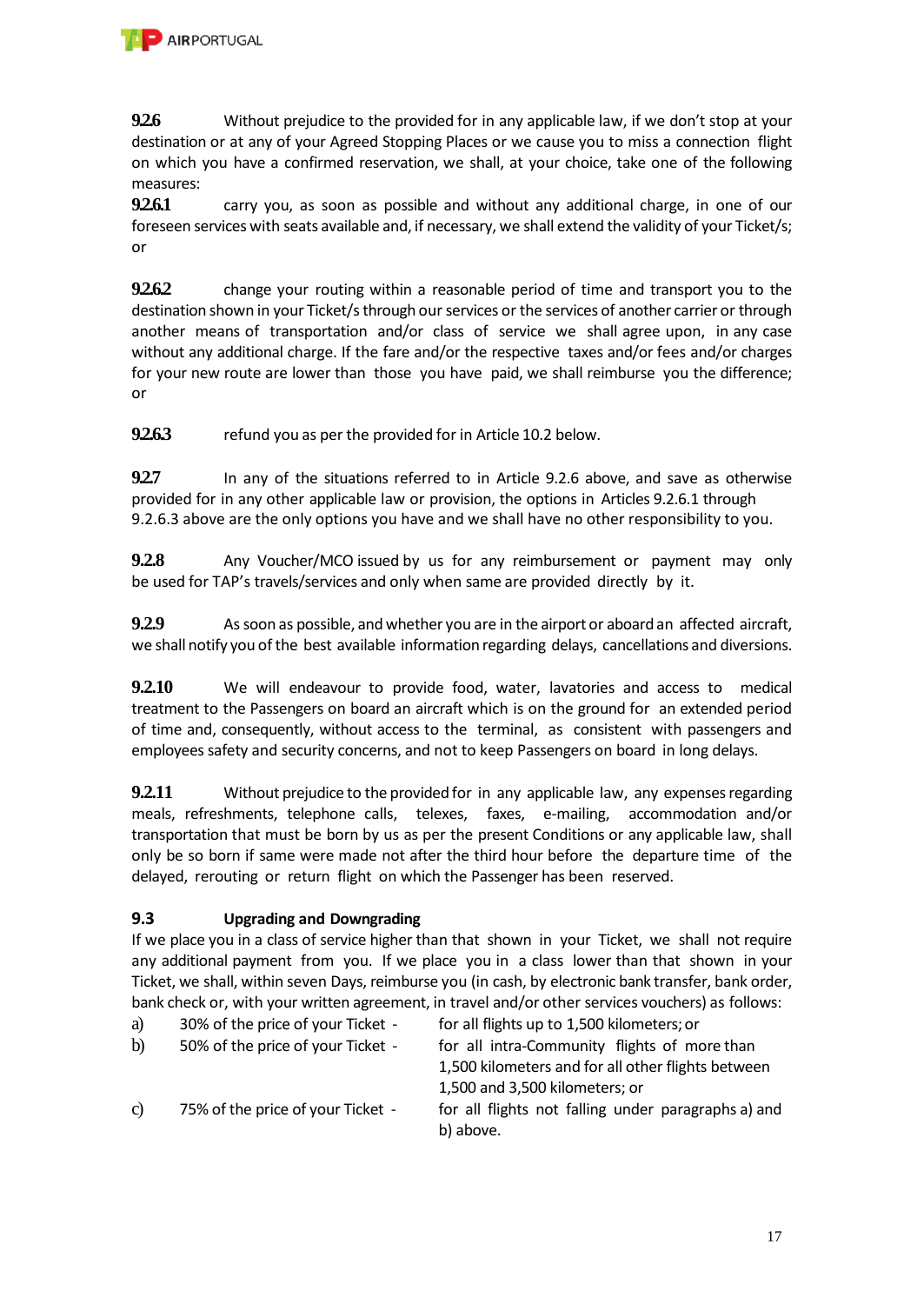

#### **9.4 Several Airports**

Whenever a city or region is served by several airports and, in accordance with Articles 9.2.2, 9.2.4 and 9.2.5, we offer you a flight to an alternative airport in relation to the one you had your reservation, we shall bear the cost of your transference from such alternative airport to the airport for which you had your reservation or to a nearby destination you have agreed with us.

#### **ARTICLE 10 REFUNDS**

#### **10.1 Refunds**

Without prejudice to the specially foreseen in these Conditions or in any applicable law and subject to our applicable fare rules or Tariffs, we will refund a Ticket or any unused portion of it and, as well, any taxes, fees and charges, asfollows:

**10.1.1** save as otherwise foreseen in this Article 10, to the person designated in the Ticket or, provided it is proved that its payment has been made by another person, to such person;

**10.1.2** If a Ticket has been paid for by a person other than the Passenger designated therein and the Ticket indicates that there is a restriction on refund, we shall refund it only to the person who has paid for it or to someone designated by such person.

**10.1.3** Save in the case of a lost Ticket, refunds will only be made on surrender of the Ticket and all unused Flight Coupons.

## **10.2 Involuntary Refunds**

**10.2.1** Without prejudice to the specially foreseen in these Conditions or in any applicable law, if we fail to stop at your destination or at any of your Agreed Stopping Places, if we cause you to miss a connection flight on which you have a confirmed reservation or if we refuse to carry you because a banning notice is in force against you, the amount of the refund shall be:

**10.2.1.1** if no portion of your Ticket/s has been used - an amount equal to the fare paid plus, subject to applicable law, the taxes, fees and charges paid;

**10.2.1.2** if a portion of your Ticket/s has been used - the amount of the refund will not be lower than the difference between the fare paid and the fare applicable fare to the travel between the points for which your Ticket/s has/have been used. Subject to any applicable law, the amount of taxes, fees and charges paid and to be paid will be taken in consideration.

## **10.3 Voluntary Refunds**

**10.3.1** If you are entitled to a refund of your Ticket for reasons other than those specially foreseen in Articles 9.2.2, 9.2.3 and 9.2.4 above or indicated in Article 10.2.1 above, the amount of the refund shall be:

**10.3.1.1** if no portion of your Ticket/s has been used - an amount equal to the fare paid, less any reasonable service or cancellation fees, plus, subject to any applicable law, any taxes, fees and charges paid;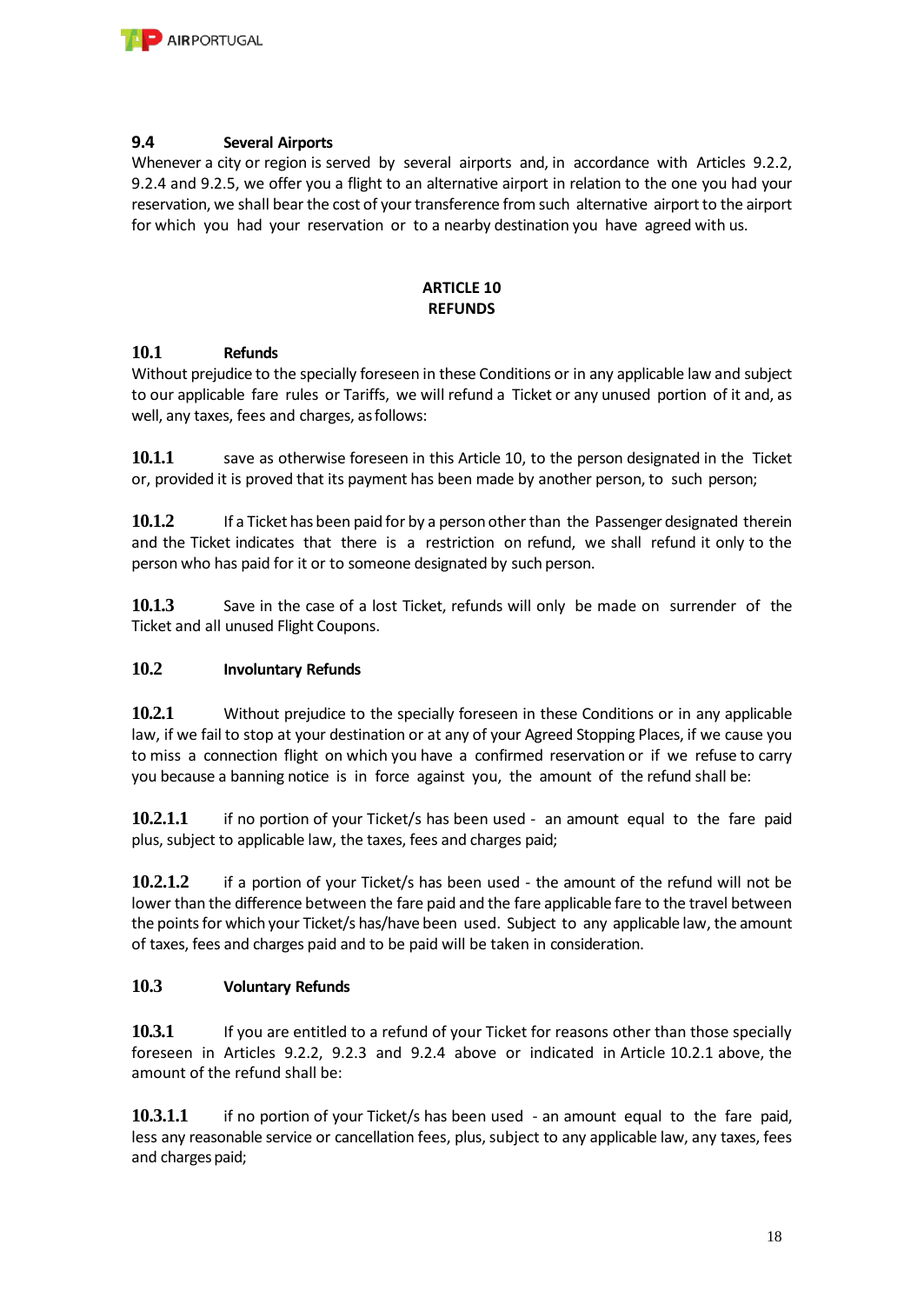

**10.3.1.2** if a portion of your Ticket/s has been used - the amount of the refund will be equal to the difference between the fare paid and the fare applicable to the travel to the places for which your Ticket/s has/have been used, less any reasonable service or cancellation fees, plus, subject to any applicable law, the amount of taxes, fees and charges.

## **10.4 Refunding Lost Tickets**

**10.4.1** If you lose your/s Ticket/s or a portion of it/them, and provided that you furnish us satisfactory proof of the loss and that you pay us a reasonable administrative fee, we shall refund you as soon as possible after the expiration of the validity period of your Ticket/s, on condition that:

**10.4.1.1** the lost Ticket/s or the lost portion of it/them has/have not been used, has/have not been previously refunded or replaced (except where such use, refund or replacement have resulted from our own negligence); and

**10.4.1.2** the person to whom the refund is made undertakes, in such form as we may require, to give back to us the amount refunded in the event of fraud and/or to the extent that your lost Ticket/s or the lost portion of it/them has/have been used (except if such fraud or use have resulted from our own negligence).

**10.4.2** If we or our Authorised Agent lose your Ticket/s or a portion of it/them, the loss shall be our responsibility.

## **10.5 Right to Refuse Refunds**

**10.5.1** Without prejudice to the provided for in any applicable law, we may refuse to refund a Ticket when the request has been made after the expiration of respective validity period.

**10.5.2** Unless you establish to our satisfaction that you have permission to remain in a certain country or that you will depart from that country on another carrier or means of transportation, we may refuse to refund the Ticket that has been presented, to us or to Government officials of that country, as evidence of the intention to depart from such country.

## **10.6 Currency**

We reserve the right to make a refund in the same manner and the same currency used to pay for your Ticket/s.

## **10.7 By Whom are Tickets Refundable**

Only the carrier that has originally issued the Ticket/s or a duly authorised agent of its may make voluntary refunds.

## **10.8 Time Periods for Refunds**

Subject to all the previously provided for in this Article 10 and without prejudice to the specially foreseen in these Conditions, if you are entitled to the refund of a Ticket purchased directly from us, we shall refund it to you within seven (7) business days, if it has been purchased with a credit card, or within twenty (20) business days, if it has been purchased with cash or a bankcheck.

**10.8.1** If your Ticket/s is/are non-refundable and it/they has/have not been used, we shall,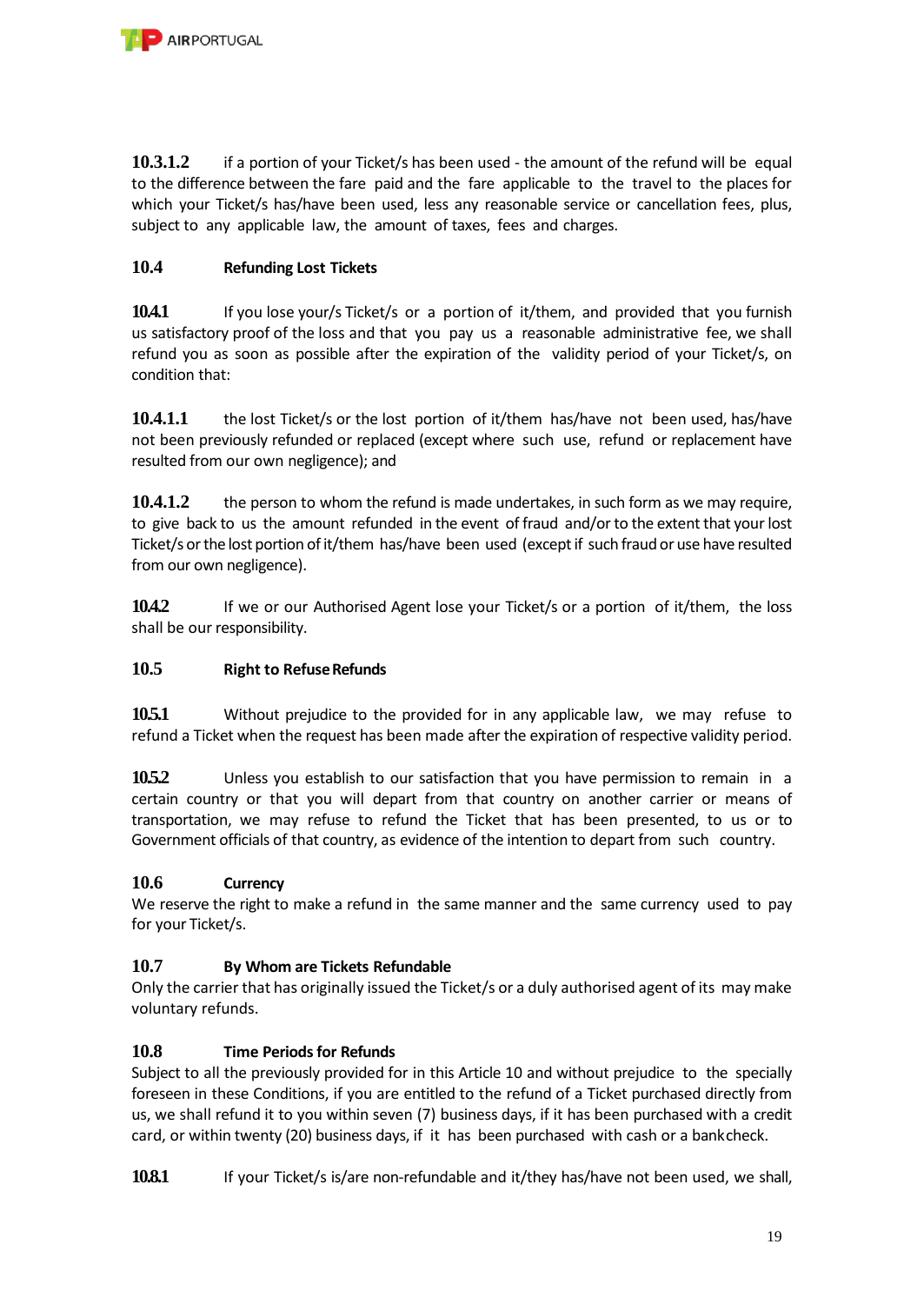

subject to the applicable law, reimburse you of the taxes, fees and charges collected with the fare and shown therein. Such refund will be made on the same conditions, namely of time limits, as referred to in Article 10.8 above.

#### **ARTICLE 11 CONDUCT ABOARD AIRCRAFT**

## **11.1 General**

If, in our reasonable opinion, we consider that your conduct onboard is capable of endangering the aircraft or any person or property on board of it or of preventing the crew from performing their duties or that you don't comply with the instructions of the crew, namely those regarding smoking and the consumption of alcohol or drugs, or that you behave in a manner that may cause discomfort, inconvenience, damage or injury to other passengers or the crew, we may take the measures that we reasonably consider necessary to prevent the continuation of such situations, namely to arrest and/or to disembark you. You may be prosecuted for violating the law on board the aircraft, namely for crimes. In case of disembarkation, you may be refused onward carriage at any point. If, as a result of any of the above referred situations, we disembark you and/or divert the aircraft, you must pay us all the reasonable costs related to such disembarkation and/or diversion.

## **11.2 Electronic Devices**

For safety reasons, we may forbid or limit the use, aboard the aircraft, of electronic equipment, namely cellular telephones, laptop computers, portable recorders and radios, CD players, electronic games or transmitting devices (such as radio controlled toys and walkie- talkies). The use of hearing aids and heart pacemakers is permitted.

#### **ARTICLE 12 ADDITIONAL SERVICES**

## **12.1 By Third Parties**

If we make arrangements with any third party to provide you any services other than carriage by air or if we issue a ticket or voucher relating to transportation or services (other than carriage by air), such as hotel reservations or car rental, to be provided by a third party, we will act only as your agent. The terms and conditions of the third party providing the services shall apply.

## **12.2 Surface Transportation**

In the case we are also providing you surface transportation, same may be subject to other conditions. Such conditions will be made available to you upon request.

#### **ARTICLE 13 ADMINISTRATIVE FORMALITIES**

#### **13.1 General**

**13.1.1** You are responsible for obtaining all the required travel documents and visas and for complying with all regulations, laws, decisions, demands, travel requirements and rules or instructions of the countries from or into which you will fly or through which you will transit.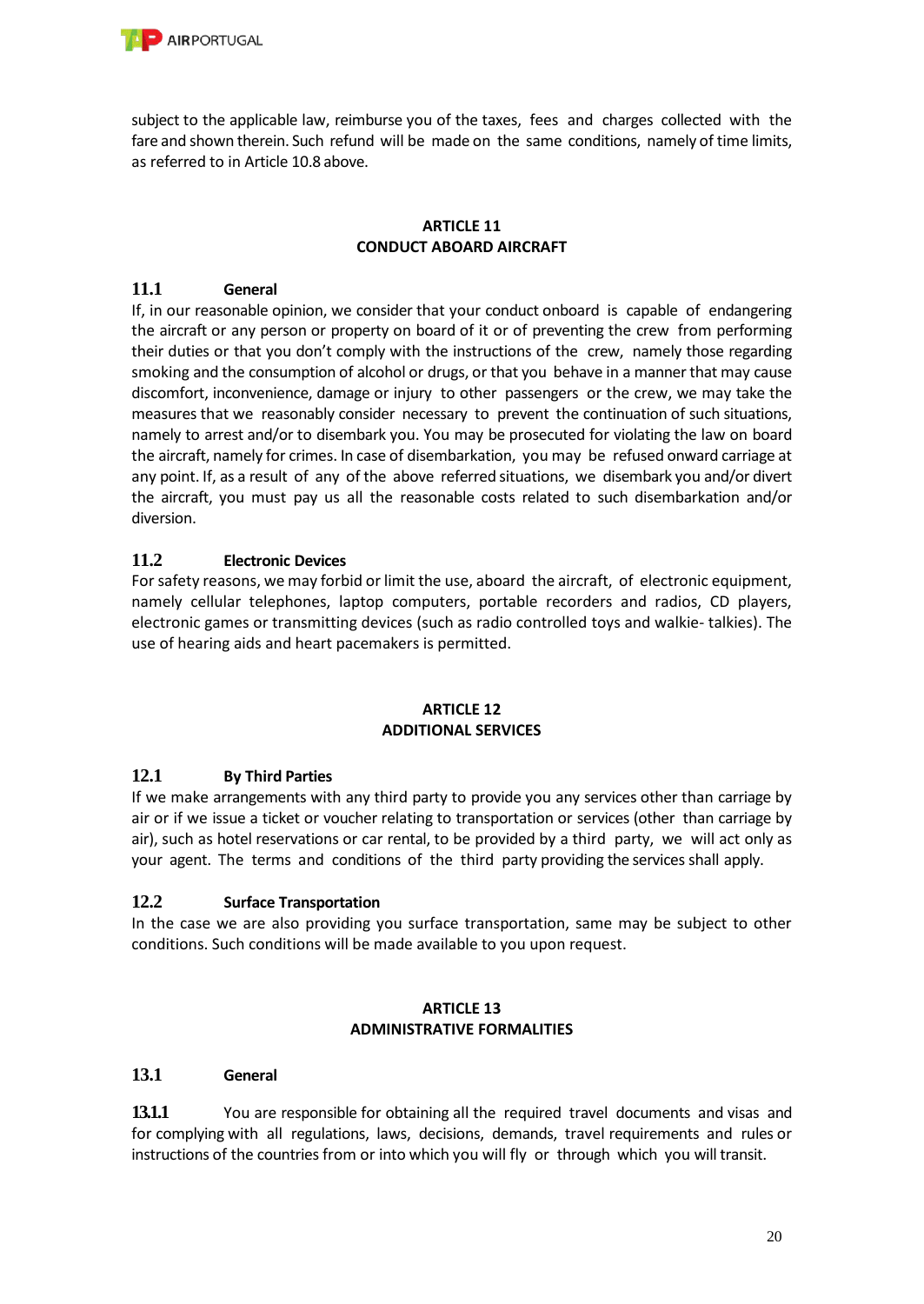**13.1.2** We shall not be liable to any Passenger for any consequences arising from the fact that he/she doesn't have the documents or visas referred to in Article 13.1.1 above or that he/she doesn't comply with all regulations, laws, decisions, demands, travel requirements and rules or instructions referred to in same Article.

# **13.2 Travel Documents**

Prior to travel, you must present us all the documents, of exit, of transit, of entry, of health and other documents required by law, regulation, decision or other rules of the involved counties, you shall allow us to make and retain copies thereof and, if so requested, you shall deposit your passport or equivalent travel document with a member of the crew of the aircraft until the end of the flight. We reserve the right to refuse you carriage if you don't comply with such requirements or if your travel documents appear not to be in order.

# **13.3 Refusal of Entry**

If you are denied entry into a country, you will be responsible for the payment of any fine, penalty, sanction or charge imposed on us by any governmental agency of the involved country, for the payment of any detention costs that may be imposed on us, for the payment of any costs that we may reasonably pay or agree to pay and for the cost of transporting you from such country. The amount collected for your carriage until the point where you have been denied entry shall not be refunded by us.

# **13.4 Passenger's Responsibility for Fines, Detention Costs, Etc.**

If we have to pay any fine, penalty, fee, charge, sanction or costs or to incur any expense, by reason of your failure to comply with laws, regulations, decisions, demands or other travel requirements of the involved countries or of your non presentation of the necessary documents, you must, on demand, reimburse us of any amount so paid or expend. Any value of any unused carriage on your Ticket and/or any funds of yours in our possession, may be taken into consideration by us towards such reimbursement.

# **13.5 Customs Inspection**

If required, you shall be present at the inspection of your Baggage by customs or other Government officials. We shall not be liable to you for any losses or damages that you may suffer in the course of such inspection or due to your non presence at same.

# **13.6 Security Inspection**

You shall submit and you shall allow your Baggage to be submitted to any security checks by us or by officers of Governments, airports or Carriers.

#### **ARTICLE 14 SUCCESSIVE CARRIERS**

Carriage to be performed by us and other Carriers under one Ticket or a Conjunction Ticket is regarded as a single operation for the purposes of the Convention. However, your attention is drawn to Article 15.1.11 below.

## **ARTICLE 15**

## **LIABILITY FOR DAMAGE**

The liability of TAP AIR PORTUGAL and of each Carrier involved in your journey will be determined in accordance with respective Conditions of Carriage. Our liability provisions are the following ones: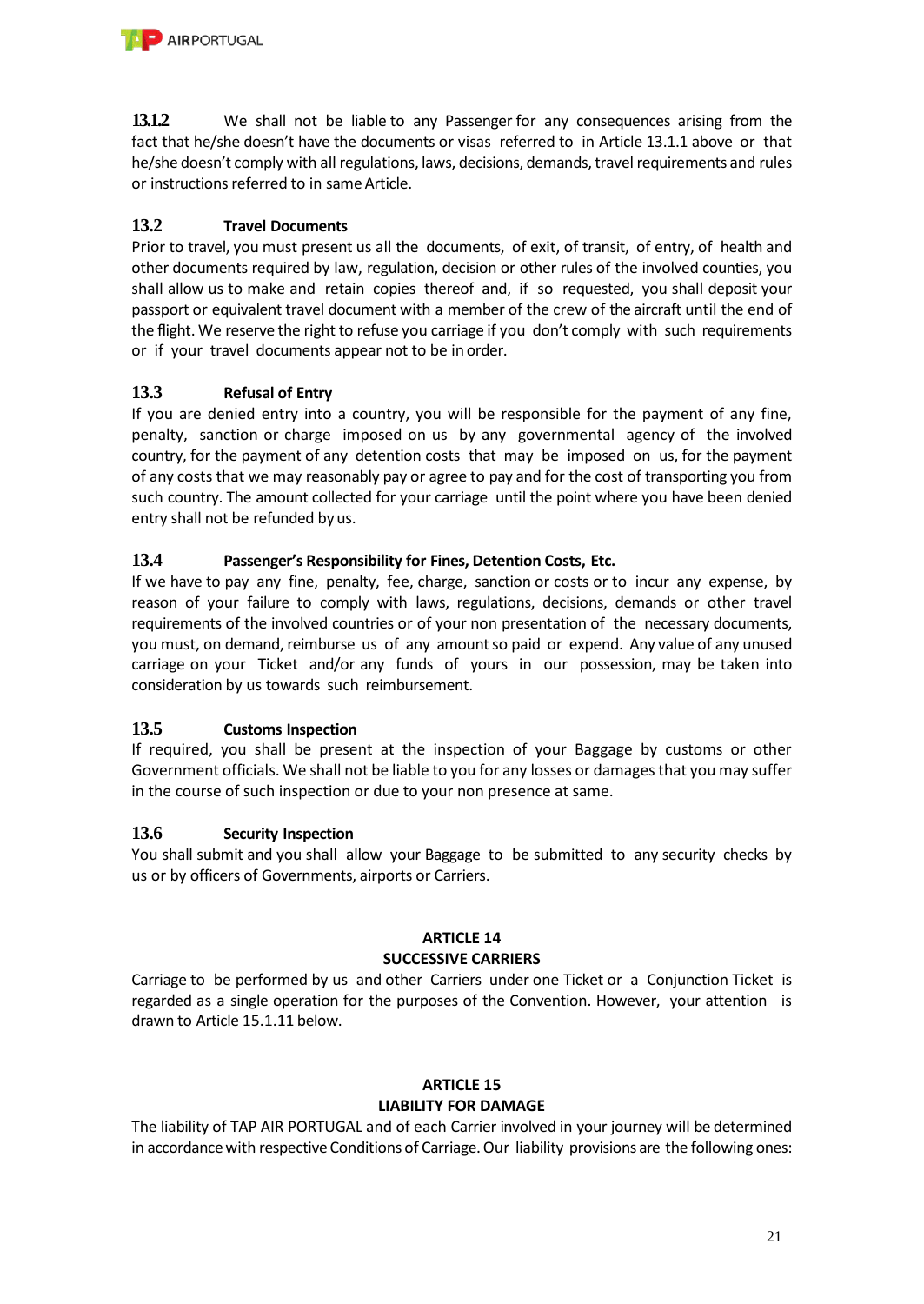**15.1.1** Unless otherwise provided for herein, international carriage, as defined in the Convention, is subject to the liability rules of the Convention.

**15.1.2** Our liability for Damages in the event of death, wounding or other bodily injury suffered by a Passenger and caused by an accident is not subject to any financial limit, be it defined by law, convention or contract.

**15.1.2.1** The obligation of insurance set out in Article 7 of Regulation (EEC) Nr 2407/92 of the Council, of July 23, 1992, shall be understood as requiring that we shall be insured up to the limit of our liability set out in Article 15.1.2.2 below and after that up to a reasonable level.

**15.1.2.2** For any Damages up to the sum of **113,100** SDRs, we shall not exclude or limit our liability by proving that we and our agents have taken all necessary measures to avoid the Damage or that it was impossible for us or our agents to take such measures.

**15.1.2.3** Except when the Montreal Convention is applicable, the provided for in Article 15.1.2.2 above shall not be applicable to claims which, however asserted, are made by public insurance or similar entities (except if such entities are from the United States of America). Such claims shall be subject to the limit specified in the Convention and to all defences foreseen therein.

**15.1.2.4** Notwithstanding the provided for in Article 15.1.2.2 above, if we prove that the Damage was caused or contributed to by the negligence of the injured or deceased Passenger, we may be wholly or partly exonerated from our liability in accordance with applicable law.

**15.1.2.5** We shall, without delay and in any event not later than fifteen (15) Days after the identity of the natural person entitled to compensation has been established, make to same the advance payments necessary to meet his/her immediate economical needs on a basis proportionate to the hardship suffered.

**15.1.2.6** Without prejudice to the provided for in Article 15.1.2.5 above, the advance payments shall not, in the event of death, be lower than the equivalent in Euros to 16,000 SDRs per Passenger.

**15.1.2.7** The fact that we make an advance payment shall not mean any recognition of liability by us.

**15.1.2.8** Except in the cases described in Article 15.1.2.4 above or in circumstances where it is subsequently proved that the Damage was caused or contributed to by the negligence of the person who received the advance payment or that such person was not the person entitled to compensation, an advance payment made as per Article 15.1.2.5 above shall not be reimbursable.

**15.1.3** Without prejudice to the provided for in Article 9 above or in any applicable law, unless we prove that we or our employees or agents have taken all the measures that could reasonably be required to prevent the Damage or that it was impossible, to us or to them, to take such measures, in which case we shall not liable, our responsibility for damages caused by delay in the carriage of persons is limited to the equivalent in Euros to **4,694** SDR's per Passenger.

**15.1.4** Our liability for damage to and for delay of Baggage is, as per the Convention, subject to limits, which shall not be applied if you prove that the damage or the delay has resulted from an act or omission by us or by our employees or agents done (i) with the intention of causing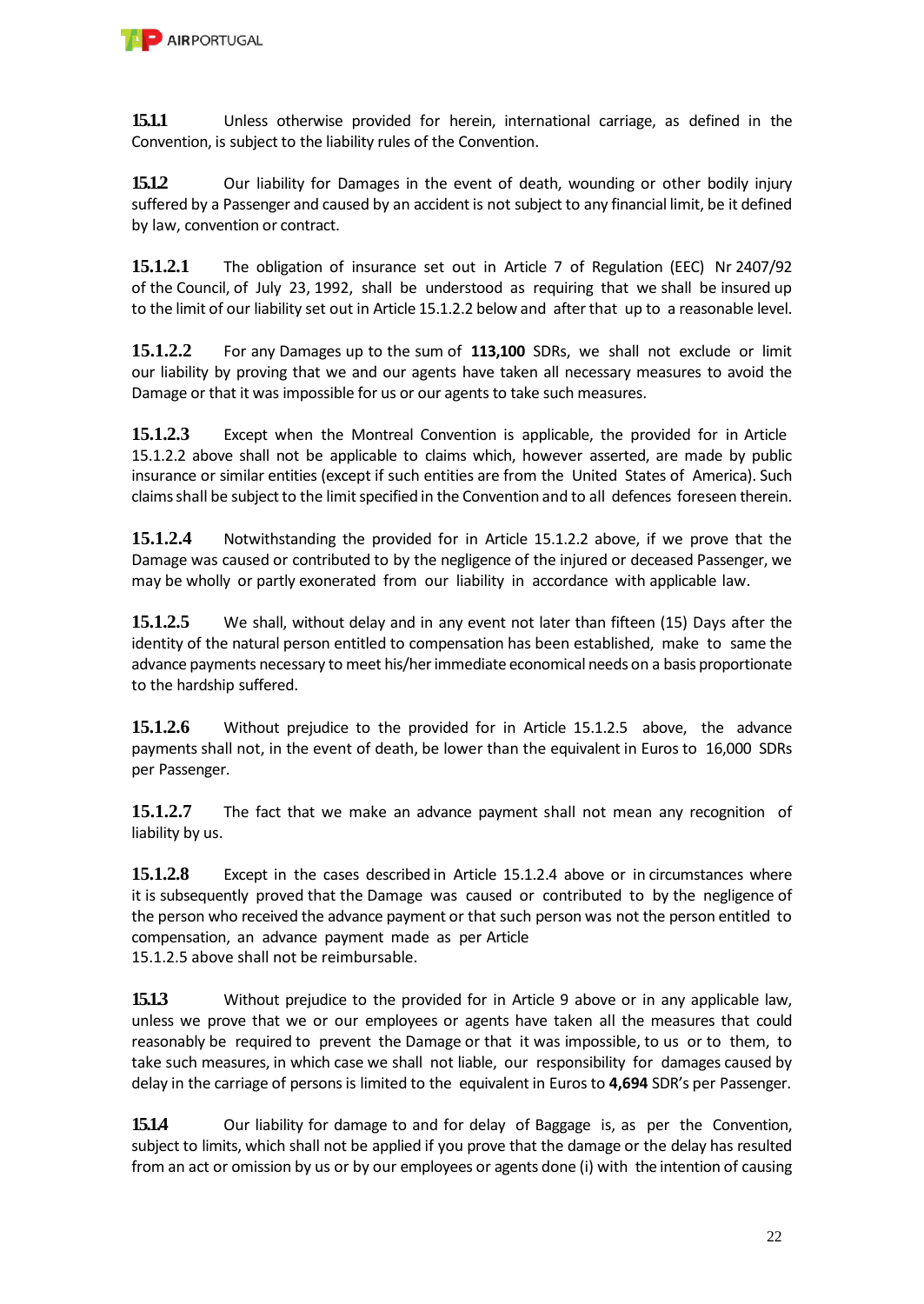

a damage or (ii) recklessly and with knowledge that damage would probably result.

**15.1.5** In most cases, the Warsaw Convention as amended establishes a liability limit of **17** SDRs per kilogram of Checked Baggage and a liability limit of 332 SDRs for all the Unchecked Baggage of a Passenger. However, whenever the Montreal Convention is applicable, our liability as to the carriage of Baggage is limited to the equivalent in Euros to the amount of **1**,**131** SDRs per each Passenger, in the case of destruction, loss, damage or delay. If, at the time you deliver your Baggage for check- in, you declare, in writing, a higher value, under a special declaration of value subject to an additional fee, our liability shall be limited to such higher declared value. If any applicable law establishes different limits, such limits shall be applicable.

**15.1.6** If the weight of your Checked Baggage is not recorded on your Baggage Check, we will presume that same is not higher than the amount of the free Baggage allowance for the class of service recorded on your Ticket.

**15.1.7** We shall neither be liable for any illness, injury or disability, namely death, attributable to your physical conditions nor for the aggravation of same nor for any Damage caused by your Baggage.

**15.1.8** Any Damage caused by your Baggage to others or to others' property, namely ours, will be your liability.

**15.1.9** We shall not in any way be liable for Damage relating to items that you must not include in your Baggage as per Article 8.3 above, which items include fragile, perishable and valuable items (such as money, jewelry, precious metals, computers, personal electronic devices, shares certificates, bonds and other valuable documents), business or academic documents, passports and other identification documents.

**l5.1.10** Any liability we may have will be excluded or reduced in the case that we prove that it was a negligent act or omission on your part that has, respectively, caused it or contributed to it.

**15.1.11** Without prejudice to the provided for in any applicable law, we shall only be liable for Damage occurring during carriage on a flight or flight segment where our Airline Designator Code appears in the carrier box of the Ticket for such flight or flight segment. If we issue one or more Tickets or if we check baggage for carriage by any other carrier, we shall only do so as agent for such other carrier, but you may, nevertheless, present a claim to the first or the last carrier.

**15.1.12** We shall not be liable for any Damage arising from our compliance with applicable laws and/or governmental rules and regulations or from your failure to comply with same.

**15.1.13** Unless otherwise expressly provided for in these Conditions or in any applicable law, we shall only be liable, in accordance with the Convention or other applicable law, for recoverable compensatory damages relating to proven losses and costs.

**15.1.14** The contract of carriage, namely these Conditions and the exclusions or limitations of liability, applies to our Authorised Agents, employees, agents, representatives and directors to the same extent as they apply to us. The total amount recoverable from us and from such Authorised Agents, servants, employees, agents, representatives and directors shall not exceed the amount of our own liability, if any.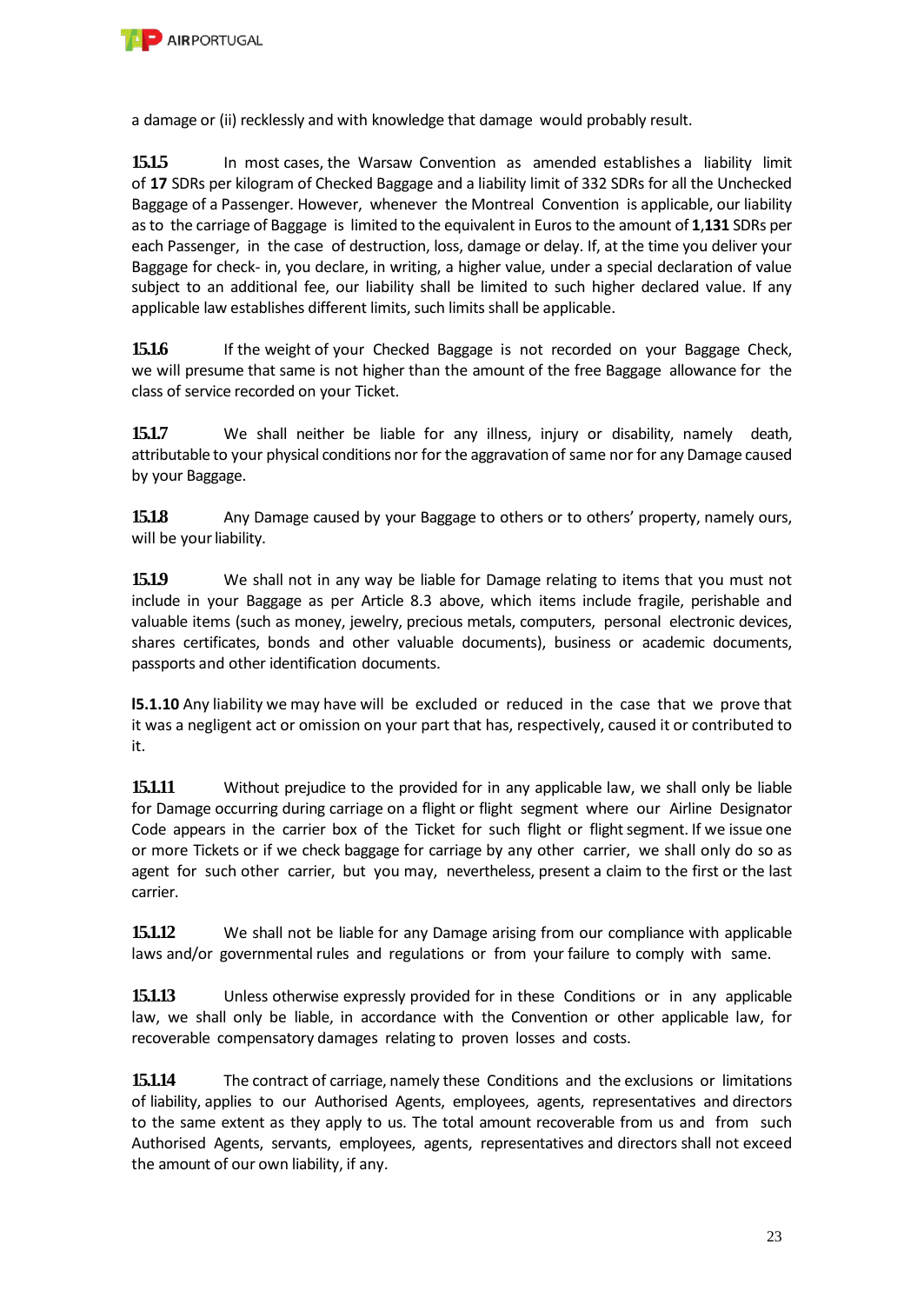

**15.1.15** Unless otherwise expressly provided for in these Conditions, nothing in same shall imply the waiving of any exclusion or limitation of our liability under the Convention or other applicable laws.

#### **ARTICLE 16 CLAIMS AND ACTIONS**

## **16.1 Claims regarding Baggage**

Unless you prove otherwise, the acceptance of Checked Baggage by the bearer of the Baggage Check without complaint at that time is sufficient evidence that the Checked Baggage has been delivered to him/her in good conditions and in accordance with the contract of carriage. If you wish to make a claim with us for damages to Baggage, you must so make as soon as you discover same and, at the latest, within seven (7) Days from the date of its acceptance. If you wish to make a claim with us for delay of Baggage, you must make within twenty-one (21) Days from the date on which the same has been put at your disposal. Such claims must be made in writing.

## **16.2 Answer by Us**

Under normal circumstances, we shall answer to a written claim by you within twenty-eight (28) business days from the date of receipt of same. Whenever such time period is insufficient so to allow us a proper investigation of your claim, we will send you an interim response containing the reasons for the delay.

For any information regarding a written claim you have made with us, please contact "Fale Connosco", through here: <https://www.flytap.com/support>

## **16.3 Limitation of Actions**

Any right to Damages shall cease if an action is not brought within two (2) years from the date of arrival of the aircraft at destination or from the date on which the aircraft should have been arrived or from the date on which the carriage stopped. The counting of the period of limitation shall be determined by the law of the court seised of the action.

#### **NOTE**

As a consumer you may use the European commission's online dispute resolution platform to submit your complaint if you wish. This platform provides easy access to alternative dispute resolution (ADR). This can be done by completing the electronic form available via this link: [http://ec.europa.eu/odr.](http://ec.europa.eu/odr)

#### **ARTICLE 17 OTHER CONDITIONS**

Your carriage and the one of your Baggage is also provided in accordance to some other regulations and conditions that apply to or have been adopted by us. Such regulations and conditions, as varied from time to time, are important and concern, among other things, the carriage of unaccompanied minors, pregnant women and sick passengers, restrictions on use of electronic devices and items, smoking and consumption of alcoholic beverages on board, passengers with reduced mobility, items forbidden in the baggage and limits on measures, size and weight of baggage.

Such regulations and conditions shall be made available to you on request.